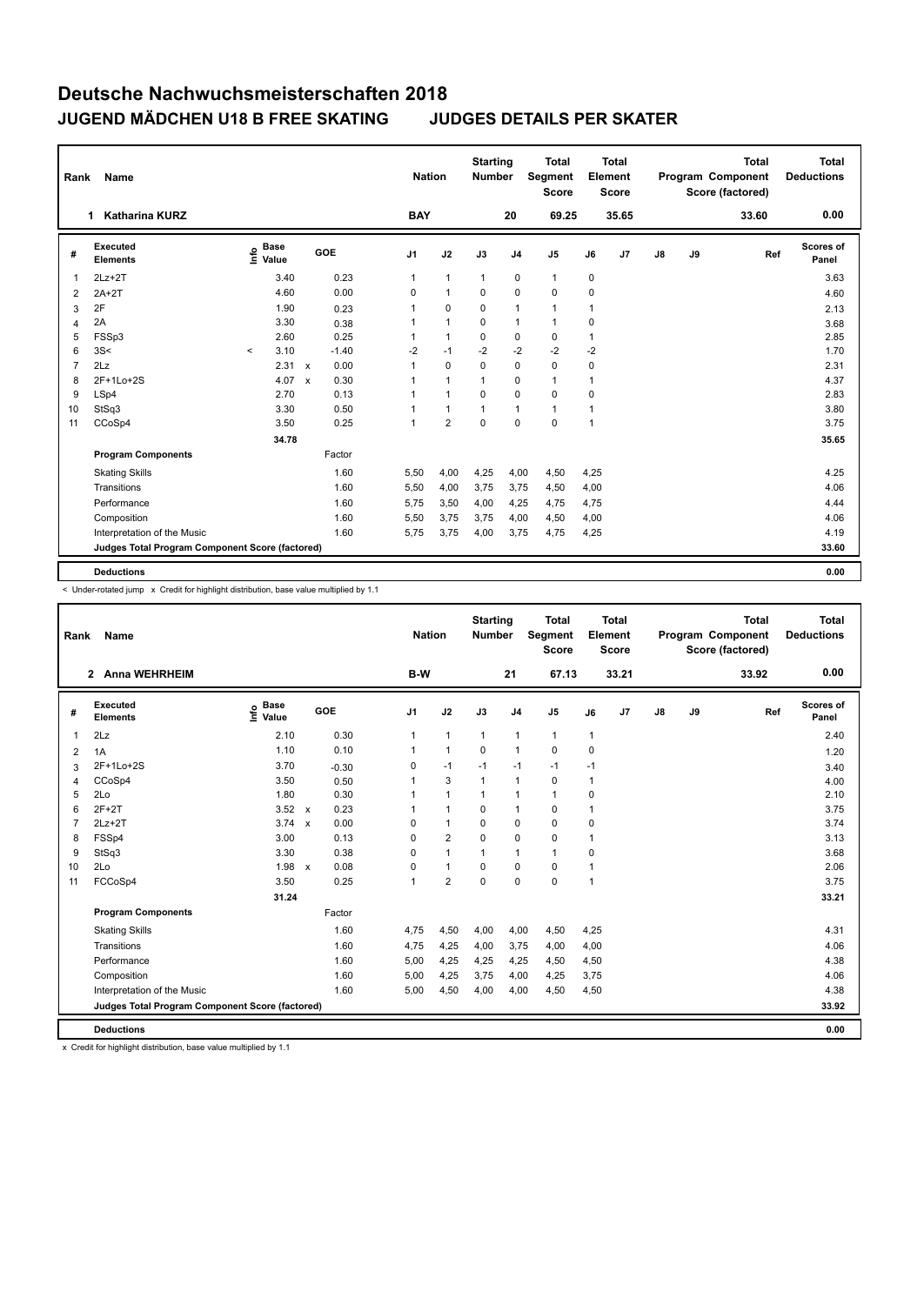| Rank           | Name                                            |                              |                                   | <b>Nation</b>  |              | <b>Starting</b><br><b>Number</b> |                | <b>Total</b><br>Segment<br><b>Score</b> |              | <b>Total</b><br>Element<br><b>Score</b> |               |    | <b>Total</b><br>Program Component<br>Score (factored) | <b>Total</b><br><b>Deductions</b> |
|----------------|-------------------------------------------------|------------------------------|-----------------------------------|----------------|--------------|----------------------------------|----------------|-----------------------------------------|--------------|-----------------------------------------|---------------|----|-------------------------------------------------------|-----------------------------------|
|                | <b>Sophie Estelle MUTH</b><br>3                 |                              |                                   | <b>SAS</b>     |              |                                  | 23             | 66.07                                   |              | 31.45                                   |               |    | 35.62                                                 | 1.00                              |
| #              | Executed<br><b>Elements</b>                     | <b>Base</b><br>Info<br>Value | GOE                               | J <sub>1</sub> | J2           | J3                               | J <sub>4</sub> | J <sub>5</sub>                          | J6           | J7                                      | $\mathsf{J}8$ | J9 | Ref                                                   | <b>Scores of</b><br>Panel         |
| -1             | $2F+2T$                                         | 3.20                         | 0.15                              | 0              | $\mathbf 0$  | $\mathbf{1}$                     | 1              | 0                                       | $\mathbf{1}$ |                                         |               |    |                                                       | 3.35                              |
| $\overline{2}$ | 2A<                                             | 2.30<br>$\prec$              | $-1.50$                           | -3             | $-3$         | -3                               | $-3$           | $-3$                                    | $-3$         |                                         |               |    |                                                       | 0.80                              |
| 3              | FCCoSp2                                         | 2.50                         | 0.13                              | 0              | $\mathbf{1}$ | $\mathbf 0$                      | $\pmb{0}$      | $\mathbf 0$                             | 1            |                                         |               |    |                                                       | 2.63                              |
| 4              | StSq3                                           | 3.30                         | 0.38                              | 0              | $\mathbf{1}$ | 1                                | $\mathbf{1}$   | $\mathbf 0$                             | 1            |                                         |               |    |                                                       | 3.68                              |
| 5              | FSSp3                                           | 2.60                         | 0.00                              | 1              | $\mathbf 0$  | $\Omega$                         | $\mathbf 0$    | $\mathbf 0$                             | 0            |                                         |               |    |                                                       | 2.60                              |
| 6              | 2Lz                                             | 2.31 x                       | 0.15                              |                | 0            | 0                                | $\mathbf{1}$   | 1                                       | 0            |                                         |               |    |                                                       | 2.46                              |
| 7              | 2Lo                                             | 1.98                         | 0.08<br>$\mathsf{x}$              | 1              | $\mathbf 0$  | 0                                | $\mathbf 0$    | $\mathbf 0$                             | 1            |                                         |               |    |                                                       | 2.06                              |
| 8              | 2Lz+1Lo+2S                                      | 4.29                         | 0.00<br>$\boldsymbol{\mathsf{x}}$ | 0              | $-1$         | $\Omega$                         | $\mathbf 0$    | $\mathbf 0$                             | 0            |                                         |               |    |                                                       | 4.29                              |
| 9              | $2F+2T$                                         | 3.52                         | 0.08<br>$\mathsf{x}$              | 0              | $\mathbf 0$  | $\Omega$                         | $\mathbf{1}$   | $\mathbf 0$                             | 1            |                                         |               |    |                                                       | 3.60                              |
| 10             | CCoSp4                                          | 3.50                         | 0.50                              | 1              | $\mathbf{1}$ | 1                                | $\mathbf{1}$   | $\mathbf 0$                             | 1            |                                         |               |    |                                                       | 4.00                              |
| 11             | 2Lo                                             | 1.98                         | 0.00<br>$\mathsf{x}$              | 1              | $\pmb{0}$    | $\mathbf 0$                      | $\mathbf 0$    | $\mathbf 0$                             | 0            |                                         |               |    |                                                       | 1.98                              |
|                |                                                 | 31.48                        |                                   |                |              |                                  |                |                                         |              |                                         |               |    |                                                       | 31.45                             |
|                | <b>Program Components</b>                       |                              | Factor                            |                |              |                                  |                |                                         |              |                                         |               |    |                                                       |                                   |
|                | <b>Skating Skills</b>                           |                              | 1.60                              | 4,75           | 4,50         | 4,25                             | 4,25           | 4,50                                    | 4,50         |                                         |               |    |                                                       | 4.44                              |
|                | Transitions                                     |                              | 1.60                              | 4,75           | 4,50         | 4,00                             | 4,00           | 4,50                                    | 4,50         |                                         |               |    |                                                       | 4.38                              |
|                | Performance                                     |                              | 1.60                              | 4,75           | 4,00         | 4,25                             | 4,50           | 4,75                                    | 4,75         |                                         |               |    |                                                       | 4.56                              |
|                | Composition                                     |                              | 1.60                              | 5,00           | 4,00         | 4,25                             | 4,25           | 4,50                                    | 4,50         |                                         |               |    |                                                       | 4.38                              |
|                | Interpretation of the Music                     |                              | 1.60                              | 4,75           | 4,25         | 4,00                             | 4,50           | 4,50                                    | 4,75         |                                         |               |    |                                                       | 4.50                              |
|                | Judges Total Program Component Score (factored) |                              |                                   |                |              |                                  |                |                                         |              |                                         |               |    |                                                       | 35.62                             |
|                | <b>Deductions</b>                               |                              | $-1.00$<br>Falls:                 |                |              |                                  |                |                                         |              |                                         |               |    |                                                       | $-1.00$                           |

< Under-rotated jump x Credit for highlight distribution, base value multiplied by 1.1

| Rank           | <b>Name</b>                                     |                                    |                                      | <b>Nation</b>  |              | <b>Starting</b><br><b>Number</b> |                | <b>Total</b><br>Segment<br><b>Score</b> |             | <b>Total</b><br>Element<br><b>Score</b> |               |    | <b>Total</b><br>Program Component<br>Score (factored) | <b>Total</b><br><b>Deductions</b> |
|----------------|-------------------------------------------------|------------------------------------|--------------------------------------|----------------|--------------|----------------------------------|----------------|-----------------------------------------|-------------|-----------------------------------------|---------------|----|-------------------------------------------------------|-----------------------------------|
|                | 4 Kira GUTZAT                                   |                                    |                                      | <b>BAY</b>     |              |                                  | 18             | 61.83                                   |             | 28.63                                   |               |    | 33.20                                                 | 0.00                              |
| #              | <b>Executed</b><br><b>Elements</b>              | <b>Base</b><br>$\frac{6}{5}$ Value | GOE                                  | J <sub>1</sub> | J2           | J3                               | J <sub>4</sub> | J5                                      | J6          | J <sub>7</sub>                          | $\mathsf{J}8$ | J9 | Ref                                                   | Scores of<br>Panel                |
| $\mathbf 1$    | 2F+1Lo+2Lo                                      | 4.20                               | 0.23                                 | 1              | $\mathbf{1}$ | $\mathbf 0$                      | $\pmb{0}$      | $\mathbf{1}$                            | 1           |                                         |               |    |                                                       | 4.43                              |
| 2              | $2Lz+2T$                                        | 3.40                               | 0.08                                 |                | $\mathbf{1}$ | $\mathbf 0$                      | $\mathbf 0$    | $\mathbf 0$                             | 0           |                                         |               |    |                                                       | 3.48                              |
| 3              | $2S+2T$                                         | 2.60                               | $-0.10$                              | 0              | 0            | $-1$                             | $-1$           | 0                                       | $-1$        |                                         |               |    |                                                       | 2.50                              |
| 4              | 2Lz                                             | 2.10                               | 0.30                                 |                | $\mathbf{1}$ | 1                                | 1              | 1                                       | 0           |                                         |               |    |                                                       | 2.40                              |
| 5              | 1A                                              | 1.10                               | 0.00                                 | 0              | $\mathbf 0$  | $\Omega$                         | $\mathbf 0$    | $\mathbf 0$                             | 0           |                                         |               |    |                                                       | 1.10                              |
| 6              | FCCoSp4                                         | 3.50                               | 0.00                                 | 0              | $\mathbf 0$  | 0                                | 0              | 0                                       | 1           |                                         |               |    |                                                       | 3.50                              |
| $\overline{7}$ | StSq2                                           | 2.60                               | 0.50                                 |                | $\mathbf{1}$ | $\mathbf{1}$                     | $\mathbf{1}$   | $\mathbf 0$                             | 1           |                                         |               |    |                                                       | 3.10                              |
| 8              | 2F                                              | 2.09                               | $-0.30$<br>$\boldsymbol{\mathsf{x}}$ | $-1$           | $-1$         | $-1$                             | $-1$           | $-1$                                    | $-1$        |                                         |               |    |                                                       | 1.79                              |
| 9              | 2S                                              | 1.43                               | 0.00<br>$\boldsymbol{\mathsf{x}}$    | 0              | 0            | 0                                | 0              | 0                                       | 1           |                                         |               |    |                                                       | 1.43                              |
| 10             | CCoSp3                                          | 3.00                               | 0.00                                 | 0              | $\mathbf 0$  | 0                                | $\mathbf 0$    | $\mathbf 0$                             | 1           |                                         |               |    |                                                       | 3.00                              |
| 11             | LSp2                                            | 1.90                               | 0.00                                 | 0              | $\mathbf 0$  | $\Omega$                         | $\mathbf 0$    | $\mathbf 0$                             | $\mathbf 0$ |                                         |               |    |                                                       | 1.90                              |
|                |                                                 | 27.92                              |                                      |                |              |                                  |                |                                         |             |                                         |               |    |                                                       | 28.63                             |
|                | <b>Program Components</b>                       |                                    | Factor                               |                |              |                                  |                |                                         |             |                                         |               |    |                                                       |                                   |
|                | <b>Skating Skills</b>                           |                                    | 1.60                                 | 5,00           | 4,50         | 4,00                             | 3,75           | 4,50                                    | 3,75        |                                         |               |    |                                                       | 4.19                              |
|                | Transitions                                     |                                    | 1.60                                 | 5,00           | 4,25         | 3,50                             | 3,50           | 4,00                                    | 4,00        |                                         |               |    |                                                       | 3.94                              |
|                | Performance                                     |                                    | 1.60                                 | 5,25           | 4,00         | 3,75                             | 4,00           | 4,50                                    | 4,50        |                                         |               |    |                                                       | 4.25                              |
|                | Composition                                     |                                    | 1.60                                 | 5,00           | 4,25         | 3,75                             | 3,75           | 4,50                                    | 4,25        |                                         |               |    |                                                       | 4.19                              |
|                | Interpretation of the Music                     |                                    | 1.60                                 | 5,00           | 4,25         | 3,75                             | 3,75           | 4,25                                    | 4,50        |                                         |               |    |                                                       | 4.19                              |
|                | Judges Total Program Component Score (factored) |                                    |                                      |                |              |                                  |                |                                         |             |                                         |               |    |                                                       | 33.20                             |
|                | <b>Deductions</b>                               |                                    |                                      |                |              |                                  |                |                                         |             |                                         |               |    |                                                       | 0.00                              |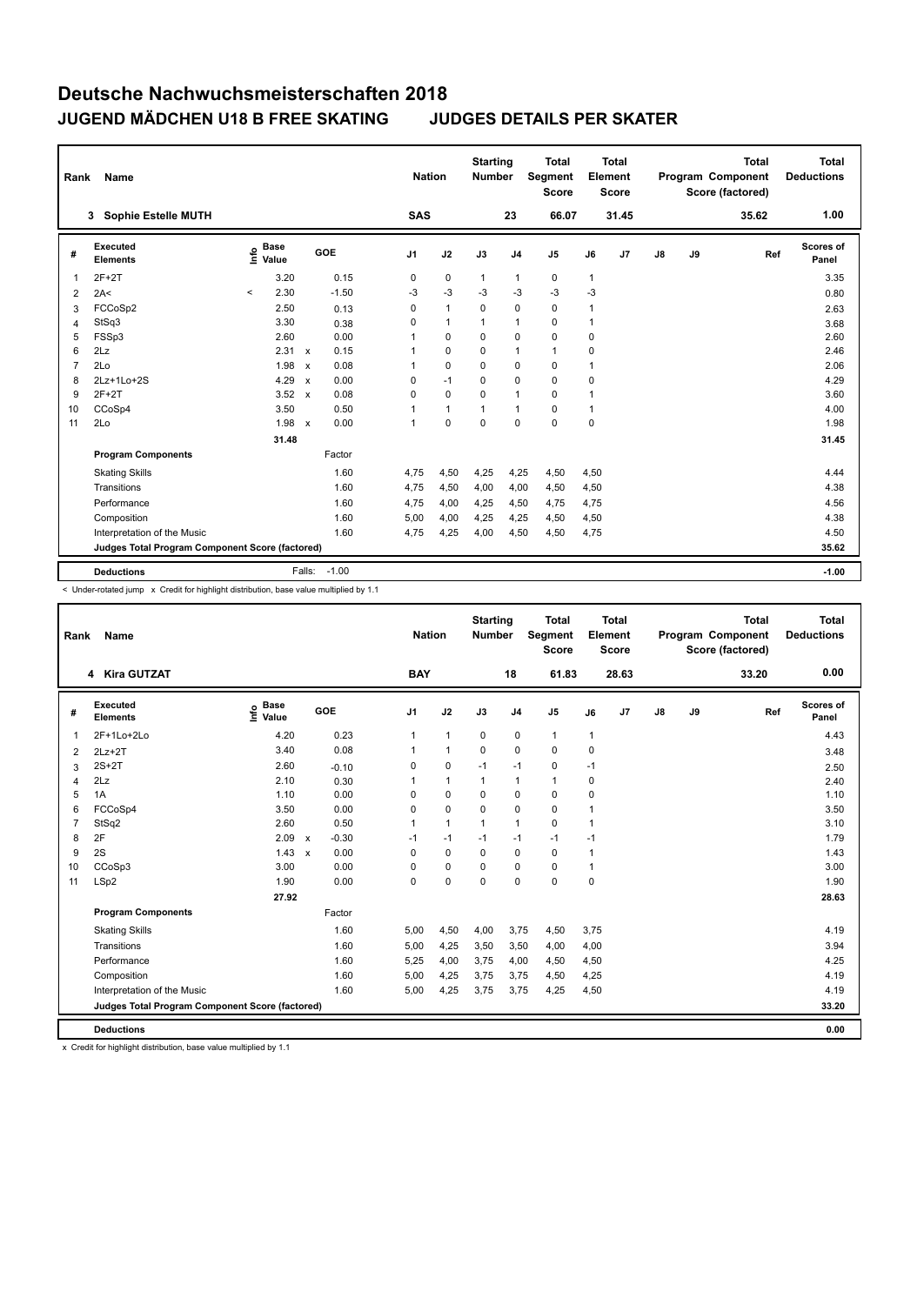| Rank           | Name                                            |                            |                                      | <b>Nation</b>  |                | <b>Starting</b><br><b>Number</b> |                | <b>Total</b><br>Segment<br><b>Score</b> |      | <b>Total</b><br>Element<br><b>Score</b> |               |    | <b>Total</b><br>Program Component<br>Score (factored) | <b>Total</b><br><b>Deductions</b> |
|----------------|-------------------------------------------------|----------------------------|--------------------------------------|----------------|----------------|----------------------------------|----------------|-----------------------------------------|------|-----------------------------------------|---------------|----|-------------------------------------------------------|-----------------------------------|
|                | <b>Fiona MEISGEN</b><br>5.                      |                            |                                      | <b>NRW</b>     |                |                                  | 16             | 61.58                                   |      | 30.47                                   |               |    | 31.11                                                 | 0.00                              |
| #              | Executed<br><b>Elements</b>                     | <b>Base</b><br>۴٥<br>Value | GOE                                  | J <sub>1</sub> | J2             | J3                               | J <sub>4</sub> | J <sub>5</sub>                          | J6   | J <sub>7</sub>                          | $\mathsf{J}8$ | J9 | Ref                                                   | <b>Scores of</b><br>Panel         |
| 1              | 2F+1Lo+2Lo                                      | 4.20                       | 0.08                                 | 0              | $\mathbf{1}$   | 0                                | $\mathbf 0$    | $\mathbf 0$                             | 1    |                                         |               |    |                                                       | 4.28                              |
| 2              | 1A                                              | 1.10                       | 0.10                                 | 1              | $\overline{1}$ | 0                                | $\mathbf 0$    | $\mathbf 0$                             | 1    |                                         |               |    |                                                       | 1.20                              |
| 3              | 2Lo                                             | 1.80                       | 0.38                                 | $\overline{2}$ | $\overline{2}$ | 1                                | $\mathbf{1}$   | $\mathbf{1}$                            | 1    |                                         |               |    |                                                       | 2.18                              |
| 4              | 1A                                              | 1.10                       | 0.05                                 | 1              | $\mathbf 0$    | $\mathbf 0$                      | $\mathbf 0$    | $\mathbf{1}$                            | 0    |                                         |               |    |                                                       | 1.15                              |
| 5              | FSSp4                                           | 3.00                       | 0.25                                 | 1              | $\overline{2}$ | 0                                | 0              | 0                                       | 1    |                                         |               |    |                                                       | 3.25                              |
| 6              | $2Lz+2T$                                        | $3.74 \times$              | 0.00                                 | 0              | $\overline{1}$ | 0                                | 0              | 0                                       | 0    |                                         |               |    |                                                       | 3.74                              |
| $\overline{7}$ | $2Lz+2T<$                                       | 3.30<br>$\prec$            | $-0.45$<br>$\boldsymbol{\mathsf{x}}$ | $-1$           | $-1$           | $-2$                             | $-2$           | $-2$                                    | $-1$ |                                         |               |    |                                                       | 2.85                              |
| 8              | FCCoSp4                                         | 3.50                       | 0.25                                 | $\overline{1}$ | $\overline{1}$ | 0                                | $\pmb{0}$      | $\mathbf 0$                             | 1    |                                         |               |    |                                                       | 3.75                              |
| 9              | 2F                                              | 2.09                       | 0.00<br>$\boldsymbol{\mathsf{x}}$    | 0              | 0              | 0                                | 0              | 0                                       | 0    |                                         |               |    |                                                       | 2.09                              |
| 10             | StSq2                                           | 2.60                       | 0.25                                 | 1              | $\overline{1}$ | $\Omega$                         | $\mathbf 0$    | 0                                       | 1    |                                         |               |    |                                                       | 2.85                              |
| 11             | CCoSp3                                          | 3.00                       | 0.13                                 | $\overline{1}$ | $\overline{1}$ | $\mathbf 0$                      | $\mathbf 0$    | $\mathbf 0$                             | 0    |                                         |               |    |                                                       | 3.13                              |
|                |                                                 | 29.43                      |                                      |                |                |                                  |                |                                         |      |                                         |               |    |                                                       | 30.47                             |
|                | <b>Program Components</b>                       |                            | Factor                               |                |                |                                  |                |                                         |      |                                         |               |    |                                                       |                                   |
|                | <b>Skating Skills</b>                           |                            | 1.60                                 | 4.75           | 4,25           | 3,50                             | 3,50           | 4,00                                    | 3,75 |                                         |               |    |                                                       | 3.88                              |
|                | Transitions                                     |                            | 1.60                                 | 4,75           | 3,75           | 3,50                             | 3,25           | 3,75                                    | 4,00 |                                         |               |    |                                                       | 3.75                              |
|                | Performance                                     |                            | 1.60                                 | 4,75           | 4,00           | 3,50                             | 3,50           | 4,00                                    | 4,25 |                                         |               |    |                                                       | 3.94                              |
|                | Composition                                     |                            | 1.60                                 | 5,00           | 4,25           | 3,75                             | 3,50           | 4,00                                    | 3,75 |                                         |               |    |                                                       | 3.94                              |
|                | Interpretation of the Music                     |                            | 1.60                                 | 5,00           | 4,25           | 3,75                             | 3,25           | 3,75                                    | 4,00 |                                         |               |    |                                                       | 3.94                              |
|                | Judges Total Program Component Score (factored) |                            |                                      |                |                |                                  |                |                                         |      |                                         |               |    |                                                       | 31.11                             |
|                | <b>Deductions</b>                               |                            |                                      |                |                |                                  |                |                                         |      |                                         |               |    |                                                       | 0.00                              |

-<br>< Under-rotated jump x Credit for highlight distribution, base value multiplied by 1.1

| Rank           | Name                                            |                              |                      | <b>Nation</b>  |                | <b>Starting</b><br><b>Number</b> |                | <b>Total</b><br>Segment<br><b>Score</b> |                | Total<br>Element<br><b>Score</b> |    |    | <b>Total</b><br>Program Component<br>Score (factored) | <b>Total</b><br><b>Deductions</b> |
|----------------|-------------------------------------------------|------------------------------|----------------------|----------------|----------------|----------------------------------|----------------|-----------------------------------------|----------------|----------------------------------|----|----|-------------------------------------------------------|-----------------------------------|
|                | <b>Michelle MINOR</b><br>6                      |                              |                      | <b>NRW</b>     |                |                                  | 17             | 61.18                                   |                | 29.68                            |    |    | 31.50                                                 | 0.00                              |
| #              | Executed<br><b>Elements</b>                     | <b>Base</b><br>lnfo<br>Value | GOE                  | J <sub>1</sub> | J2             | J3                               | J <sub>4</sub> | J5                                      | J6             | J7                               | J8 | J9 | Ref                                                   | Scores of<br>Panel                |
| $\mathbf{1}$   | 2F+1Lo+2S                                       | 3.70                         | 0.00                 | 0              | $-1$           | 0                                | $\mathbf 0$    | 0                                       | 0              |                                  |    |    |                                                       | 3.70                              |
| 2              | $2F+2T$                                         | 3.20                         | 0.00                 | 0              | $-1$           | $\mathbf 0$                      | 1              | 0                                       | 0              |                                  |    |    |                                                       | 3.20                              |
| 3              | $2S+2T$                                         | 2.60                         | 0.00                 | 0              | 0              | $\Omega$                         | $\mathbf 0$    | 0                                       | $-1$           |                                  |    |    |                                                       | 2.60                              |
| 4              | FSSp4                                           | 3.00                         | 0.00                 | 0              | $\mathbf{1}$   | 0                                | $\mathbf 0$    | 0                                       | 0              |                                  |    |    |                                                       | 3.00                              |
| 5              | 2Lz                                             | 2.10                         | 0.23                 | $\Omega$       | $\mathbf{1}$   | $\mathbf{1}$                     | 1              | $\mathbf{1}$                            | 0              |                                  |    |    |                                                       | 2.33                              |
| 6              | 2Lz                                             | 2.10                         | 0.30                 | 0              | $\mathbf{1}$   | 1                                | 1              | $\mathbf{1}$                            | $\overline{1}$ |                                  |    |    |                                                       | 2.40                              |
| $\overline{7}$ | 2Lo                                             | 1.98                         | 0.00<br>$\mathsf{x}$ | 0              | 0              | 0                                | $\mathbf 0$    | 0                                       | 0              |                                  |    |    |                                                       | 1.98                              |
| 8              | CCoSp4                                          | 3.50                         | 0.13                 | 0              | $\overline{2}$ | 0                                | $\mathbf 0$    | 0                                       | 1              |                                  |    |    |                                                       | 3.63                              |
| 9              | StSq2                                           | 2.60                         | 0.00                 | 0              | $\mathbf{1}$   | 0                                | $\mathbf 0$    | 0                                       | 0              |                                  |    |    |                                                       | 2.60                              |
| 10             | 1A                                              | 1.21                         | 0.00<br>$\mathsf{x}$ | 0              | 0              | 0                                | $\mathbf 0$    | 0                                       | $\mathbf{1}$   |                                  |    |    |                                                       | 1.21                              |
| 11             | LSp3                                            | 2.40                         | 0.63                 | 1              | $\overline{2}$ | $\mathbf 1$                      | 1              | $\mathbf{1}$                            | $\overline{2}$ |                                  |    |    |                                                       | 3.03                              |
|                |                                                 | 28.39                        |                      |                |                |                                  |                |                                         |                |                                  |    |    |                                                       | 29.68                             |
|                | <b>Program Components</b>                       |                              | Factor               |                |                |                                  |                |                                         |                |                                  |    |    |                                                       |                                   |
|                | <b>Skating Skills</b>                           |                              | 1.60                 | 4,50           | 4,00           | 4,00                             | 3,75           | 4,25                                    | 3,75           |                                  |    |    |                                                       | 4.00                              |
|                | Transitions                                     |                              | 1.60                 | 4,25           | 4,00           | 3,50                             | 3,50           | 4,00                                    | 3,75           |                                  |    |    |                                                       | 3.81                              |
|                | Performance                                     |                              | 1.60                 | 4,50           | 4,00           | 3,75                             | 3,75           | 4,25                                    | 4,00           |                                  |    |    |                                                       | 4.00                              |
|                | Composition                                     |                              | 1.60                 | 4,25           | 3,75           | 3,75                             | 3,75           | 4,25                                    | 4,00           |                                  |    |    |                                                       | 3.94                              |
|                | Interpretation of the Music                     |                              | 1.60                 | 4,50           | 4,25           | 3,50                             | 3,50           | 4,25                                    | 3,75           |                                  |    |    |                                                       | 3.94                              |
|                | Judges Total Program Component Score (factored) |                              |                      |                |                |                                  |                |                                         |                |                                  |    |    |                                                       | 31.50                             |
|                | <b>Deductions</b>                               |                              |                      |                |                |                                  |                |                                         |                |                                  |    |    |                                                       | 0.00                              |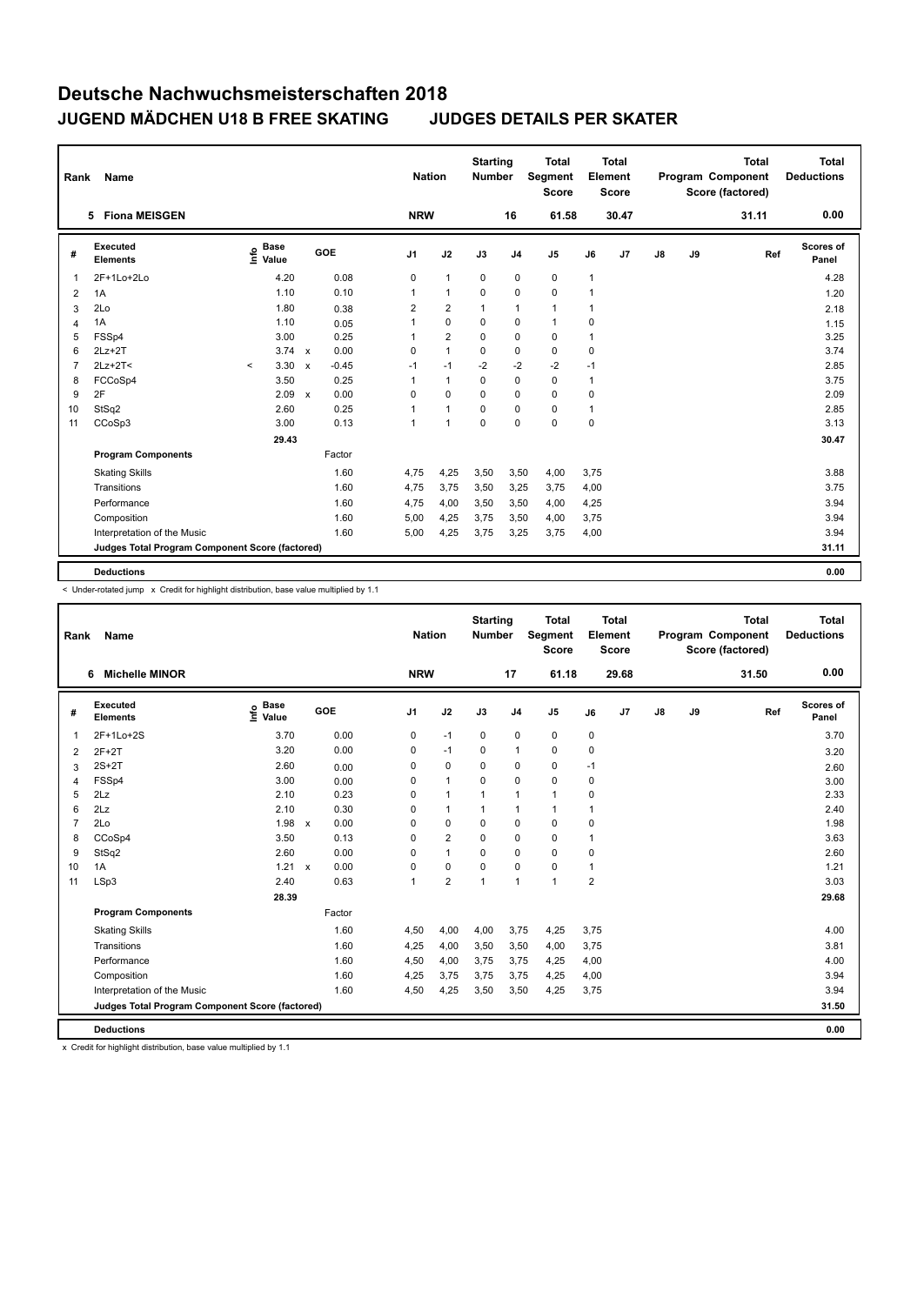| Rank           | Name                                            |                                  |              |         |                | <b>Nation</b>  | <b>Starting</b><br><b>Number</b> |                | <b>Total</b><br><b>Segment</b><br>Score |          | <b>Total</b><br>Element<br><b>Score</b> |    |    | <b>Total</b><br>Program Component<br>Score (factored) | <b>Total</b><br><b>Deductions</b> |
|----------------|-------------------------------------------------|----------------------------------|--------------|---------|----------------|----------------|----------------------------------|----------------|-----------------------------------------|----------|-----------------------------------------|----|----|-------------------------------------------------------|-----------------------------------|
|                | <b>Leann KRAWETZKE</b><br>$\overline{7}$        |                                  |              |         | <b>THR</b>     |                |                                  | 19             | 58.62                                   |          | 27.92                                   |    |    | 31.70                                                 | 1.00                              |
| #              | Executed<br><b>Elements</b>                     | <b>Base</b><br>o Base<br>⊆ Value | GOE          |         | J <sub>1</sub> | J2             | J3                               | J <sub>4</sub> | J <sub>5</sub>                          | J6       | J7                                      | J8 | J9 | Ref                                                   | <b>Scores of</b><br>Panel         |
| -1             | 2A                                              | 3.30                             |              | $-0.88$ | $-1$           | $-1$           | $-2$                             | $-2$           | $-2$                                    | $-2$     |                                         |    |    |                                                       | 2.42                              |
| $\overline{2}$ | $2Lz+2T$                                        | 3.40                             |              | 0.08    | 0              | $\mathbf 0$    | $\mathbf{1}$                     | $\mathbf{1}$   | $\mathbf 0$                             | 0        |                                         |    |    |                                                       | 3.48                              |
| 3              | 2F                                              | 1.90                             |              | 0.23    | 0              | $\mathbf 0$    | $\mathbf{1}$                     | 1              | 1                                       | 1        |                                         |    |    |                                                       | 2.13                              |
| 4              | CCoSp4                                          | 3.50                             |              | 0.13    | 0              | $\mathbf{1}$   | 0                                | $\mathbf 0$    | $\mathbf 0$                             | 1        |                                         |    |    |                                                       | 3.63                              |
| 5              | 2A                                              | 3.30                             |              | $-1.50$ | $-3$           | $-3$           | $-3$                             | $-3$           | $-3$                                    | $-3$     |                                         |    |    |                                                       | 1.80                              |
| 6              | 2Lo+1Lo+2S                                      | 3.60                             |              | $-0.38$ | $-2$           | $-1$           | $-1$                             | $-1$           | $-1$                                    | $-2$     |                                         |    |    |                                                       | 3.22                              |
| 7              | 2Lz                                             | 2.31                             | $\mathsf{x}$ | $-0.68$ | $-2$           | $-2$           | $-2$                             | $-2$           | $-3$                                    | $-3$     |                                         |    |    |                                                       | 1.63                              |
| 8              | FCCoSp3V                                        | 2.50                             |              | 0.25    | 1              | $\overline{2}$ | $\mathbf 0$                      | $\mathbf{1}$   | $\mathbf 0$                             | 0        |                                         |    |    |                                                       | 2.75                              |
| 9              | 2Lo                                             | 1.98                             | $\mathsf{x}$ | 0.00    | 0              | $\mathbf 0$    | $\Omega$                         | 0              | $\mathbf 0$                             | 0        |                                         |    |    |                                                       | 1.98                              |
| 10             | StSq2                                           | 2.60                             |              | 0.00    | 0              | $\mathbf 0$    | $\Omega$                         | $\mathbf{1}$   | $\mathbf 0$                             | $\Omega$ |                                         |    |    |                                                       | 2.60                              |
| 11             | LSp2                                            | 1.90                             |              | 0.38    | 1              | $\overline{1}$ | $\mathbf 0$                      | $\mathbf{1}$   | $\mathbf 0$                             | 2        |                                         |    |    |                                                       | 2.28                              |
|                |                                                 | 30.29                            |              |         |                |                |                                  |                |                                         |          |                                         |    |    |                                                       | 27.92                             |
|                | <b>Program Components</b>                       |                                  |              | Factor  |                |                |                                  |                |                                         |          |                                         |    |    |                                                       |                                   |
|                | <b>Skating Skills</b>                           |                                  |              | 1.60    | 4,75           | 4,25           | 4,25                             | 4,00           | 4,25                                    | 4,50     |                                         |    |    |                                                       | 4.31                              |
|                | Transitions                                     |                                  |              | 1.60    | 4,50           | 4,50           | 3,75                             | 3,50           | 3,50                                    | 4,00     |                                         |    |    |                                                       | 3.94                              |
|                | Performance                                     |                                  |              | 1.60    | 4,75           | 3,50           | 3,75                             | 3,75           | 3,75                                    | 4,00     |                                         |    |    |                                                       | 3.81                              |
|                | Composition                                     |                                  |              | 1.60    | 4,50           | 4,25           | 3,75                             | 4,00           | 3,75                                    | 3,75     |                                         |    |    |                                                       | 3.94                              |
|                | Interpretation of the Music                     |                                  |              | 1.60    | 4,50           | 3,75           | 3,75                             | 3,75           | 3,75                                    | 4,00     |                                         |    |    |                                                       | 3.81                              |
|                | Judges Total Program Component Score (factored) |                                  |              |         |                |                |                                  |                |                                         |          |                                         |    |    |                                                       | 31.70                             |
|                | <b>Deductions</b>                               |                                  | Falls:       | $-1.00$ |                |                |                                  |                |                                         |          |                                         |    |    |                                                       | $-1.00$                           |

x Credit for highlight distribution, base value multiplied by 1.1

| Rank | Name                                            |                                           |         | <b>Nation</b>  |                      | <b>Starting</b><br><b>Number</b> |                | <b>Total</b><br>Segment<br><b>Score</b> |      | <b>Total</b><br>Element<br><b>Score</b> |    |    | <b>Total</b><br>Program Component<br>Score (factored) | <b>Total</b><br><b>Deductions</b> |
|------|-------------------------------------------------|-------------------------------------------|---------|----------------|----------------------|----------------------------------|----------------|-----------------------------------------|------|-----------------------------------------|----|----|-------------------------------------------------------|-----------------------------------|
|      | 8 Susanne VOGL                                  |                                           |         | <b>BAY</b>     |                      |                                  | 12             | 57.73                                   |      | 28.43                                   |    |    | 29.30                                                 | 0.00                              |
| #    | Executed<br><b>Elements</b>                     | $\frac{e}{E}$ Base<br>$\frac{e}{E}$ Value | GOE     | J <sub>1</sub> | J2                   | J3                               | J <sub>4</sub> | $\mathsf{J}5$                           | J6   | J7                                      | J8 | J9 | Ref                                                   | <b>Scores of</b><br>Panel         |
| 1    | 2Lz+2T+2Lo                                      | 5.20                                      | $-0.23$ | 0              | $\mathbf{1}$         | $-1$                             | $-1$           | $-1$                                    | $-1$ |                                         |    |    |                                                       | 4.97                              |
| 2    | 1A                                              | 1.10                                      | 0.20    | 1              | $\mathbf{1}$         | $\mathbf{1}$                     | $\mathbf{1}$   | $\mathbf{1}$                            | 0    |                                         |    |    |                                                       | 1.30                              |
| 3    | 2S                                              | 1.30                                      | 0.00    | $\Omega$       | $\mathbf{1}$         | $\Omega$                         | 0              | 0                                       | 0    |                                         |    |    |                                                       | 1.30                              |
| 4    | CCoSp3                                          | 3.00                                      | 0.63    | 1              | $\overline{2}$       | 1                                | $\mathbf{1}$   | 1                                       | 2    |                                         |    |    |                                                       | 3.63                              |
| 5    | StSq2                                           | 2.60                                      | 0.00    | $\Omega$       | $\Omega$             | $\Omega$                         | 0              | $\Omega$                                | 0    |                                         |    |    |                                                       | 2.60                              |
| 6    | $2F+2Lo$                                        | 4.07 x                                    | $-0.23$ | $-1$           | $\mathbf 0$          | $-1$                             | $-1$           | 0                                       | $-1$ |                                         |    |    |                                                       | 3.84                              |
| 7    | 2S                                              | $1.43 \times$                             | 0.00    | $\Omega$       | $\mathbf{1}$         | 0                                | 0              | 0                                       | 0    |                                         |    |    |                                                       | 1.43                              |
| 8    | 2Lz                                             | 2.31 x                                    | 0.00    | 0              | $\mathbf 0$          | $\Omega$                         | 0              | 0                                       | $-1$ |                                         |    |    |                                                       | 2.31                              |
| 9    | $2F+1T$                                         | 2.53 x                                    | $-0.30$ | $\Omega$       | $-1$                 | $-1$                             | $-1$           | $-1$                                    | $-1$ |                                         |    |    |                                                       | 2.23                              |
| 10   | FCCoSp1                                         | 2.00                                      | $-0.03$ |                | $\mathbf{1}$         | $-1$                             | $-1$           | $-1$                                    | 0    |                                         |    |    |                                                       | 1.97                              |
| 11   | FSSp3                                           | 2.60                                      | 0.25    | 0              | $\blacktriangleleft$ | $\Omega$                         | $\mathbf{1}$   | 0                                       | 1    |                                         |    |    |                                                       | 2.85                              |
|      |                                                 | 28.14                                     |         |                |                      |                                  |                |                                         |      |                                         |    |    |                                                       | 28.43                             |
|      | <b>Program Components</b>                       |                                           | Factor  |                |                      |                                  |                |                                         |      |                                         |    |    |                                                       |                                   |
|      | <b>Skating Skills</b>                           |                                           | 1.60    | 3,75           | 3,75                 | 3,75                             | 3,75           | 4,00                                    | 3,75 |                                         |    |    |                                                       | 3.75                              |
|      | Transitions                                     |                                           | 1.60    | 3,75           | 3,25                 | 3,50                             | 3,25           | 3,75                                    | 3,00 |                                         |    |    |                                                       | 3.44                              |
|      | Performance                                     |                                           | 1.60    | 4,00           | 3,75                 | 3,75                             | 3,75           | 4,25                                    | 3,50 |                                         |    |    |                                                       | 3.81                              |
|      | Composition                                     |                                           | 1.60    | 3,75           | 3,50                 | 3,50                             | 3,50           | 4,25                                    | 3,50 |                                         |    |    |                                                       | 3.56                              |
|      | Interpretation of the Music                     |                                           | 1.60    | 3,75           | 3,50                 | 3,75                             | 5,00           | 4,00                                    | 3,25 |                                         |    |    |                                                       | 3.75                              |
|      | Judges Total Program Component Score (factored) |                                           |         |                |                      |                                  |                |                                         |      |                                         |    |    |                                                       | 29.30                             |
|      | <b>Deductions</b>                               |                                           |         |                |                      |                                  |                |                                         |      |                                         |    |    |                                                       | 0.00                              |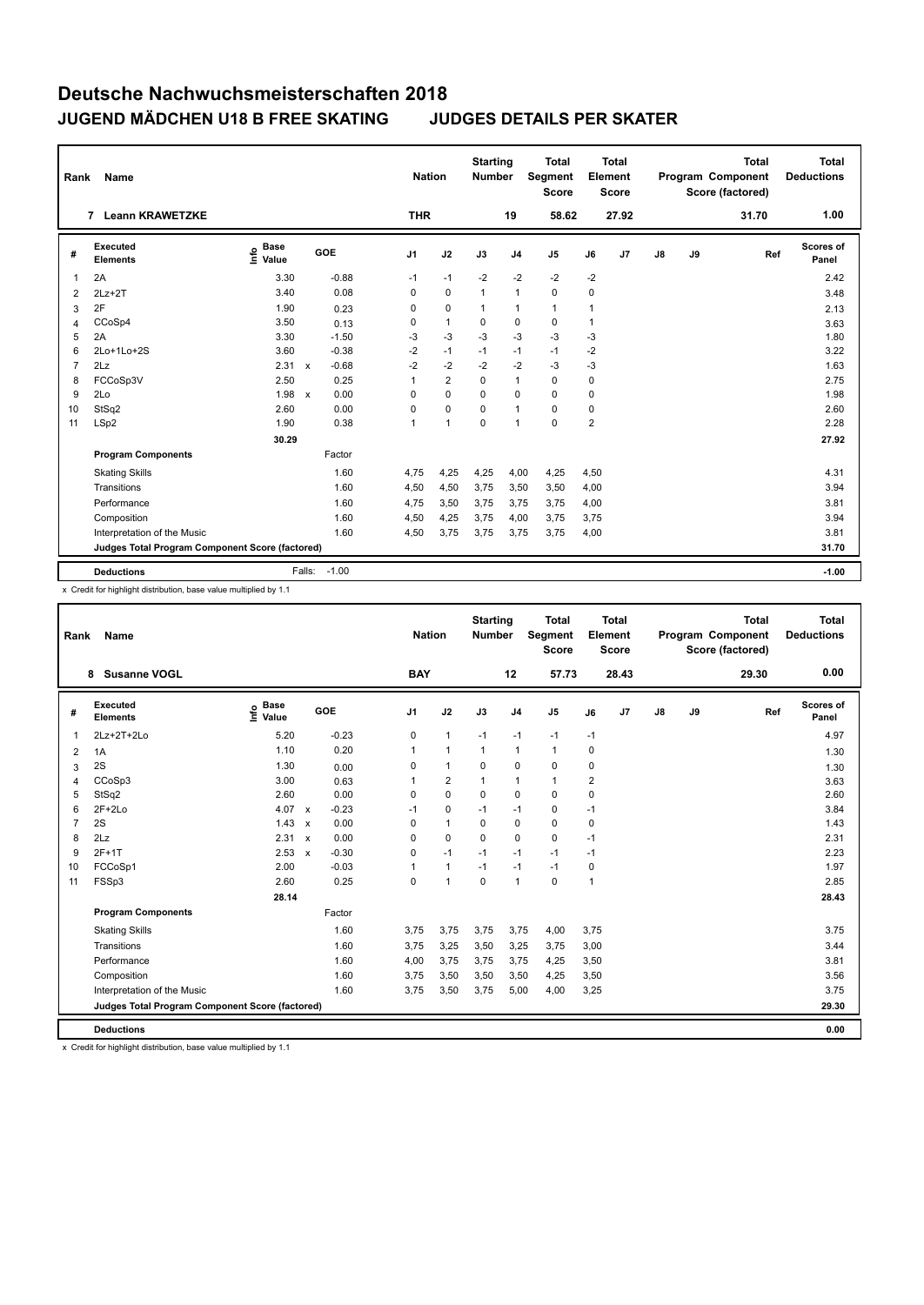| Rank           | Name                                            |                                  |                      | <b>Nation</b>  |              | <b>Starting</b><br><b>Number</b> |                | <b>Total</b><br>Segment<br><b>Score</b> |      | <b>Total</b><br>Element<br><b>Score</b> |               |    | <b>Total</b><br>Program Component<br>Score (factored) | <b>Total</b><br><b>Deductions</b> |
|----------------|-------------------------------------------------|----------------------------------|----------------------|----------------|--------------|----------------------------------|----------------|-----------------------------------------|------|-----------------------------------------|---------------|----|-------------------------------------------------------|-----------------------------------|
|                | <b>Katharina VOGL</b><br>9                      |                                  |                      | B-W            |              |                                  | 7              | 57.41                                   |      | 29.29                                   |               |    | 28.12                                                 | 0.00                              |
| #              | Executed<br><b>Elements</b>                     | <b>Base</b><br>o Base<br>⊆ Value | GOE                  | J <sub>1</sub> | J2           | J3                               | J <sub>4</sub> | J5                                      | J6   | J <sub>7</sub>                          | $\mathsf{J}8$ | J9 | Ref                                                   | <b>Scores of</b><br>Panel         |
| 1              | 1A                                              | 1.10                             | 0.05                 | 0              | $\mathbf{1}$ | 0                                | $\mathbf 0$    | $\mathbf 0$                             | 1    |                                         |               |    |                                                       | 1.15                              |
| $\overline{2}$ | 2S                                              | 1.30                             | 0.10                 | 0              | $\mathbf{1}$ | 0                                | $\overline{1}$ | 0                                       | 1    |                                         |               |    |                                                       | 1.40                              |
| 3              | $2Lz + 2T$                                      | 3.40                             | 0.00                 | 0              | 0            | 0                                | $\pmb{0}$      | $\mathbf 0$                             | 0    |                                         |               |    |                                                       | 3.40                              |
| 4              | CCoSp3                                          | 3.00                             | $-0.08$              | 0              | $\mathbf 0$  | 0                                | $-1$           | $-1$                                    | 0    |                                         |               |    |                                                       | 2.92                              |
| 5              | StSq2                                           | 2.60                             | 0.13                 | 0              | 0            | 0                                | 0              | $\mathbf{1}$                            | 1    |                                         |               |    |                                                       | 2.73                              |
| 6              | 2F                                              | 2.09                             | 0.08<br>$\mathsf{x}$ | 0              | $\mathbf{1}$ | 0                                | 0              | $\mathbf 0$                             | 1    |                                         |               |    |                                                       | 2.17                              |
| 7              | 2F+2Lo+2Lo                                      | 6.05                             | 0.00<br>$\mathsf{x}$ | 0              | $\mathbf{1}$ | 0                                | $\mathbf 0$    | $\mathbf 0$                             | 0    |                                         |               |    |                                                       | 6.05                              |
| 8              | 2Lz                                             | 2.31                             | 0.00<br>$\mathsf{x}$ | 0              | 0            | 0                                | 0              | $\mathbf 0$                             | 0    |                                         |               |    |                                                       | 2.31                              |
| 9              | CSSp3                                           | 2.60                             | 0.13                 | 0              | $\mathbf{1}$ | 0                                | 0              | $\mathbf 0$                             | 1    |                                         |               |    |                                                       | 2.73                              |
| 10             | 2S                                              | $1.43 \times$                    | 0.00                 | 0              | $\mathbf 0$  | $\Omega$                         | $\mathbf 0$    | $\mathbf 0$                             | 0    |                                         |               |    |                                                       | 1.43                              |
| 11             | FCCoSp4V                                        | 3.00                             | 0.00                 | 0              | 1            | 0                                | $\mathbf 0$    | $\mathbf 0$                             | 0    |                                         |               |    |                                                       | 3.00                              |
|                |                                                 | 28.88                            |                      |                |              |                                  |                |                                         |      |                                         |               |    |                                                       | 29.29                             |
|                | <b>Program Components</b>                       |                                  | Factor               |                |              |                                  |                |                                         |      |                                         |               |    |                                                       |                                   |
|                | <b>Skating Skills</b>                           |                                  | 1.60                 | 3,50           | 3,75         | 3,75                             | 3,50           | 4,00                                    | 3,25 |                                         |               |    |                                                       | 3.63                              |
|                | Transitions                                     |                                  | 1.60                 | 3,25           | 3,50         | 3,25                             | 3,50           | 3,50                                    | 2,75 |                                         |               |    |                                                       | 3.38                              |
|                | Performance                                     |                                  | 1.60                 | 3,25           | 3,75         | 3,50                             | 3,75           | 4,00                                    | 3,25 |                                         |               |    |                                                       | 3.56                              |
|                | Composition                                     |                                  | 1.60                 | 3,50           | 3,75         | 3,75                             | 3,75           | 4,00                                    | 3,00 |                                         |               |    |                                                       | 3.69                              |
|                | Interpretation of the Music                     |                                  | 1.60                 | 3,25           | 3,00         | 3,50                             | 3,50           | 3,75                                    | 3,00 |                                         |               |    |                                                       | 3.31                              |
|                | Judges Total Program Component Score (factored) |                                  |                      |                |              |                                  |                |                                         |      |                                         |               |    |                                                       | 28.12                             |
|                | <b>Deductions</b>                               |                                  |                      |                |              |                                  |                |                                         |      |                                         |               |    |                                                       | 0.00                              |

x Credit for highlight distribution, base value multiplied by 1.1

| Rank           | Name                                            |                                  |                         | <b>Nation</b>  |                         | <b>Starting</b><br><b>Number</b> |                | <b>Total</b><br>Segment<br><b>Score</b> |                         | Total<br>Element<br><b>Score</b> |               |    | <b>Total</b><br>Program Component<br>Score (factored) | <b>Total</b><br><b>Deductions</b> |
|----------------|-------------------------------------------------|----------------------------------|-------------------------|----------------|-------------------------|----------------------------------|----------------|-----------------------------------------|-------------------------|----------------------------------|---------------|----|-------------------------------------------------------|-----------------------------------|
|                | <b>Philine HEINZE</b><br>10                     |                                  |                         | <b>NIE</b>     |                         |                                  | 22             | 56.46                                   |                         | 23.85                            |               |    | 32.61                                                 | 0.00                              |
| #              | <b>Executed</b><br><b>Elements</b>              | <b>Base</b><br>o Base<br>⊆ Value | GOE                     | J <sub>1</sub> | J2                      | J3                               | J <sub>4</sub> | J5                                      | J6                      | J7                               | $\mathsf{J}8$ | J9 | Ref                                                   | Scores of<br>Panel                |
| 1              | 1A                                              | 1.10                             | 0.10                    | $\overline{2}$ | $\mathbf{1}$            | $\mathbf 0$                      | $\mathbf 0$    | 0                                       | $\mathbf{1}$            |                                  |               |    |                                                       | 1.20                              |
| 2              | 2S                                              | 1.30                             | 0.00                    | 0              | $\pmb{0}$               | 0                                | 0              | 0                                       | $\pmb{0}$               |                                  |               |    |                                                       | 1.30                              |
| 3              | $2F+1T$                                         | 2.30                             | $-0.45$                 | -2             | $-1$                    | $-2$                             | $-2$           | $-1$                                    | $-1$                    |                                  |               |    |                                                       | 1.85                              |
| 4              | CCoSp4                                          | 3.50                             | 0.38                    | 1              | $\overline{2}$          | 0                                | 0              | 0                                       | $\overline{\mathbf{c}}$ |                                  |               |    |                                                       | 3.88                              |
| 5              | 2Lz                                             | 2.10                             | $-0.30$                 | $-1$           | $\mathbf 0$             | $-1$                             | $-1$           | $-1$                                    | $-1$                    |                                  |               |    |                                                       | 1.80                              |
| 6              | SSp3                                            | 2.10                             | 0.25                    | 1              | $\overline{\mathbf{c}}$ | 0                                | 0              | 0                                       | $\mathbf{1}$            |                                  |               |    |                                                       | 2.35                              |
| $\overline{7}$ | $2F+2Lo$                                        | 4.07                             | $-0.15$<br>$\mathsf{x}$ | 0              | $\mathbf 0$             | $-1$                             | $-1$           | 0                                       | $-1$                    |                                  |               |    |                                                       | 3.92                              |
| 8              | FCSp1                                           | 1.90                             | 0.25                    | 1              | $\mathbf{1}$            | $\Omega$                         | 0              | 0                                       | $\mathbf{1}$            |                                  |               |    |                                                       | 2.15                              |
| 9              | 2Lz                                             | 2.31                             | $-0.08$<br>$\mathsf{x}$ | $\Omega$       | 0                       | 0                                | 0              | $-1$                                    | $-1$                    |                                  |               |    |                                                       | 2.23                              |
| 10             | 1S                                              | 0.44                             | 0.00<br>$\mathsf{x}$    | $\Omega$       | 0                       | 0                                | 0              | 0                                       | 0                       |                                  |               |    |                                                       | 0.44                              |
| 11             | StSq2                                           | 2.60                             | 0.13                    | 0              | $\mathbf 0$             | $\mathbf{1}$                     | $\mathbf{1}$   | 0                                       | 0                       |                                  |               |    |                                                       | 2.73                              |
|                |                                                 | 23.72                            |                         |                |                         |                                  |                |                                         |                         |                                  |               |    |                                                       | 23.85                             |
|                | <b>Program Components</b>                       |                                  | Factor                  |                |                         |                                  |                |                                         |                         |                                  |               |    |                                                       |                                   |
|                | <b>Skating Skills</b>                           |                                  | 1.60                    | 5,25           | 4,00                    | 4,25                             | 4,00           | 4,50                                    | 4,00                    |                                  |               |    |                                                       | 4.19                              |
|                | Transitions                                     |                                  | 1.60                    | 5,50           | 4,00                    | 4,00                             | 3,75           | 3,75                                    | 4,25                    |                                  |               |    |                                                       | 4.00                              |
|                | Performance                                     |                                  | 1.60                    | 5,25           | 3,75                    | 3,75                             | 4,00           | 4,25                                    | 4,00                    |                                  |               |    |                                                       | 4.00                              |
|                | Composition                                     |                                  | 1.60                    | 5,50           | 4,00                    | 4,00                             | 4,00           | 3,75                                    | 4,50                    |                                  |               |    |                                                       | 4.13                              |
|                | Interpretation of the Music                     |                                  | 1.60                    | 5,50           | 4,25                    | 4,00                             | 3,75           | 3,75                                    | 4,25                    |                                  |               |    |                                                       | 4.06                              |
|                | Judges Total Program Component Score (factored) |                                  |                         |                |                         |                                  |                |                                         |                         |                                  |               |    |                                                       | 32.61                             |
|                | <b>Deductions</b>                               |                                  |                         |                |                         |                                  |                |                                         |                         |                                  |               |    |                                                       | 0.00                              |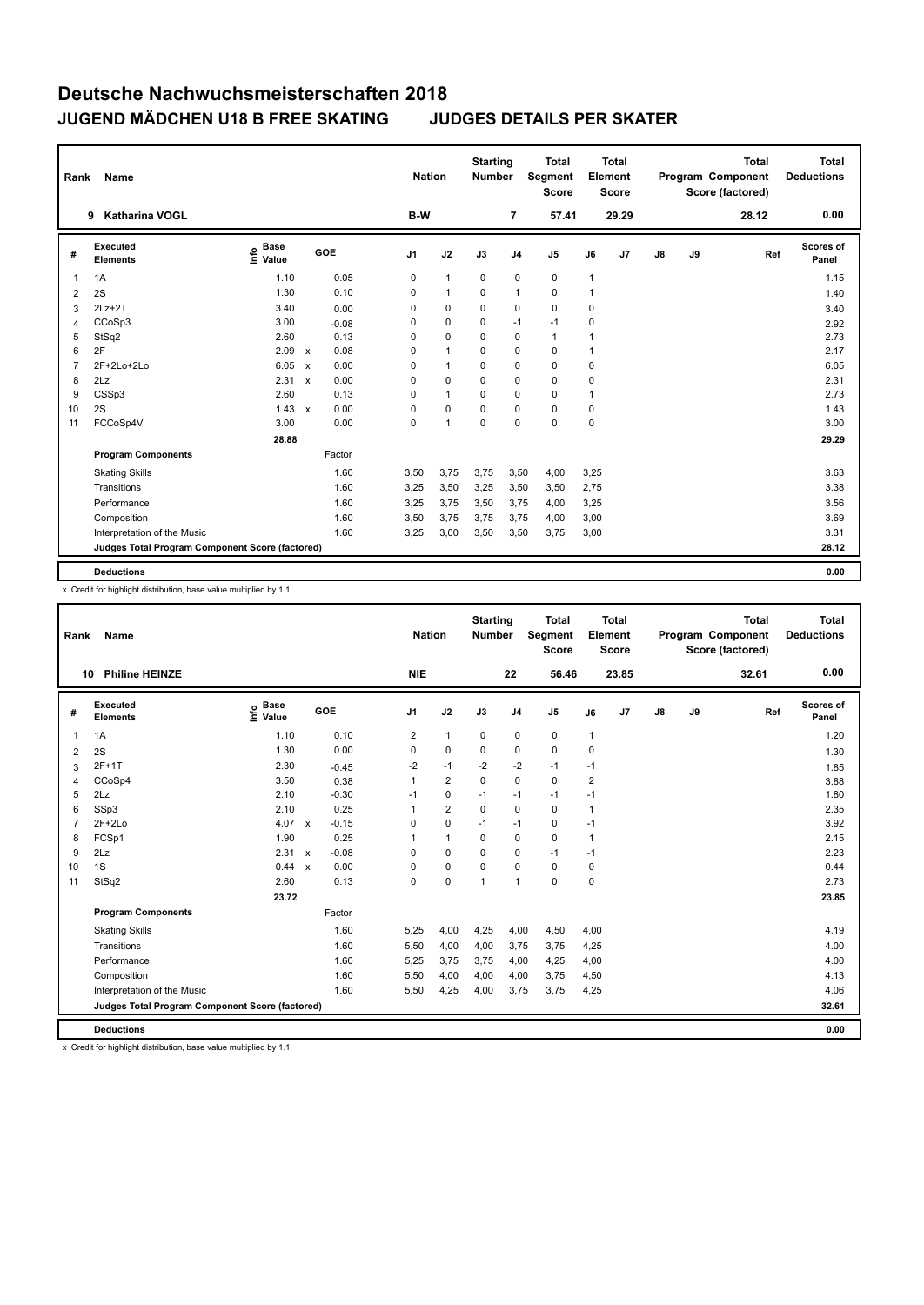| Rank           | Name                                            |                              |                                      | <b>Nation</b>  |                | <b>Starting</b><br><b>Number</b> |                | <b>Total</b><br>Segment<br><b>Score</b> |      | <b>Total</b><br>Element<br><b>Score</b> |               |    | <b>Total</b><br>Program Component<br>Score (factored) | <b>Total</b><br><b>Deductions</b> |
|----------------|-------------------------------------------------|------------------------------|--------------------------------------|----------------|----------------|----------------------------------|----------------|-----------------------------------------|------|-----------------------------------------|---------------|----|-------------------------------------------------------|-----------------------------------|
|                | <b>Nikola LOIBL</b><br>11                       |                              |                                      | <b>BAY</b>     |                |                                  | 9              | 56.25                                   |      | 28.03                                   |               |    | 28.22                                                 | 0.00                              |
| #              | <b>Executed</b><br><b>Elements</b>              | <b>Base</b><br>١nfo<br>Value | <b>GOE</b>                           | J <sub>1</sub> | J2             | J3                               | J <sub>4</sub> | J <sub>5</sub>                          | J6   | J <sub>7</sub>                          | $\mathsf{J}8$ | J9 | Ref                                                   | <b>Scores of</b><br>Panel         |
| 1              | $2F+2T$                                         | 3.20                         | 0.08                                 | 0              | $\mathbf{1}$   | 0                                | 0              | 0                                       | 1    |                                         |               |    |                                                       | 3.28                              |
| $\overline{2}$ | $2Lz+2T+2Lo$                                    | 5.20                         | 0.00                                 | 0              | $-1$           | 0                                | 0              | 0                                       | 0    |                                         |               |    |                                                       | 5.20                              |
| 3              | FCCoSp2                                         | 2.50                         | 0.13                                 | 0              | $\mathbf{1}$   | $\mathbf 0$                      | $\mathbf 0$    | $-1$                                    | 1    |                                         |               |    |                                                       | 2.63                              |
| 4              | 1A                                              | 1.10                         | 0.00                                 | 0              | $\mathbf 0$    | 0                                | 0              | $-1$                                    | 0    |                                         |               |    |                                                       | 1.10                              |
| 5              | StSq2                                           | 2.60                         | 0.13                                 | 0              | $\mathbf{1}$   | 0                                | 0              | 0                                       | 1    |                                         |               |    |                                                       | 2.73                              |
| 6              | 2S                                              | $1.43 \times$                | 0.00                                 | 0              | $\mathbf 0$    | $\mathbf 0$                      | $\mathbf 0$    | $\mathbf 0$                             | 0    |                                         |               |    |                                                       | 1.43                              |
| 7              | CCoSp2                                          | 2.50                         | $-0.08$                              | 0              | $\mathbf{1}$   | 0                                | $-1$           | $-1$                                    | 0    |                                         |               |    |                                                       | 2.42                              |
| 8              | 2F                                              | 2.09                         | 0.08<br>$\mathsf{x}$                 | 0              | $\overline{1}$ | 0                                | $\mathbf 0$    | 0                                       | 1    |                                         |               |    |                                                       | 2.17                              |
| 9              | 2Lz+2Lo                                         | 4.29                         | $-0.68$<br>$\boldsymbol{\mathsf{x}}$ | $-3$           | $-2$           | $-2$                             | $-2$           | $-3$                                    | $-2$ |                                         |               |    |                                                       | 3.61                              |
| 10             | 2S                                              | 1.43                         | 0.00<br>$\mathbf{x}$                 | 0              | 0              | $\Omega$                         | 0              | 0                                       | 0    |                                         |               |    |                                                       | 1.43                              |
| 11             | LSp2                                            | 1.90                         | 0.13                                 | 1              | $\overline{2}$ | $\mathbf 0$                      | $\mathbf 0$    | $\mathbf 0$                             | 0    |                                         |               |    |                                                       | 2.03                              |
|                |                                                 | 28.24                        |                                      |                |                |                                  |                |                                         |      |                                         |               |    |                                                       | 28.03                             |
|                | <b>Program Components</b>                       |                              | Factor                               |                |                |                                  |                |                                         |      |                                         |               |    |                                                       |                                   |
|                | <b>Skating Skills</b>                           |                              | 1.60                                 | 3,75           | 3,75           | 3,50                             | 3,50           | 3,75                                    | 3,50 |                                         |               |    |                                                       | 3.63                              |
|                | Transitions                                     |                              | 1.60                                 | 3,50           | 3,75           | 3,25                             | 3,25           | 3,25                                    | 2,75 |                                         |               |    |                                                       | 3.31                              |
|                | Performance                                     |                              | 1.60                                 | 3,50           | 3,50           | 3,50                             | 3,75           | 3,50                                    | 3,25 |                                         |               |    |                                                       | 3.50                              |
|                | Composition                                     |                              | 1.60                                 | 3,50           | 3,75           | 3,75                             | 3,75           | 3,50                                    | 3,00 |                                         |               |    |                                                       | 3.63                              |
|                | Interpretation of the Music                     |                              | 1.60                                 | 3,75           | 3,75           | 3,50                             | 3,50           | 3,50                                    | 3,00 |                                         |               |    |                                                       | 3.56                              |
|                | Judges Total Program Component Score (factored) |                              |                                      |                |                |                                  |                |                                         |      |                                         |               |    |                                                       | 28.22                             |
|                | <b>Deductions</b>                               |                              |                                      |                |                |                                  |                |                                         |      |                                         |               |    |                                                       | 0.00                              |

x Credit for highlight distribution, base value multiplied by 1.1

| Rank           | Name                                            |                                  |                   |                      | <b>Nation</b>  | <b>Starting</b><br><b>Number</b> |                | <b>Total</b><br>Segment<br><b>Score</b> |                | <b>Total</b><br>Element<br><b>Score</b> |               |    | <b>Total</b><br>Program Component<br>Score (factored) | <b>Total</b><br><b>Deductions</b> |
|----------------|-------------------------------------------------|----------------------------------|-------------------|----------------------|----------------|----------------------------------|----------------|-----------------------------------------|----------------|-----------------------------------------|---------------|----|-------------------------------------------------------|-----------------------------------|
|                | <b>Fabienne MEVE</b><br>12                      |                                  |                   | <b>NIE</b>           |                |                                  | 14             | 54.28                                   |                | 26.06                                   |               |    | 29.22                                                 | 1.00                              |
| #              | <b>Executed</b><br><b>Elements</b>              | <b>Base</b><br>e Base<br>⊆ Value | GOE               | J <sub>1</sub>       | J2             | J3                               | J <sub>4</sub> | J5                                      | J6             | J7                                      | $\mathsf{J}8$ | J9 | Ref                                                   | Scores of<br>Panel                |
| $\mathbf 1$    | $2F+2T$                                         | 3.20                             |                   | 0.00<br>0            | $\pmb{0}$      | 0                                | $\mathbf 0$    | 0                                       | $\pmb{0}$      |                                         |               |    |                                                       | 3.20                              |
| 2              | 1A                                              | 1.10                             |                   | 0.05<br>$\mathbf{1}$ | $\mathbf{1}$   | 0                                | $\mathbf 0$    | 0                                       | 0              |                                         |               |    |                                                       | 1.15                              |
| 3              | 2F+1Lo+2S                                       | 3.70                             |                   | 0.08<br>1            | $-1$           | 0                                | 0              | 0                                       |                |                                         |               |    |                                                       | 3.78                              |
| $\overline{4}$ | SSp3                                            | 2.10                             |                   | 1<br>0.13            | 0              | 0                                | 0              | 0                                       | $\mathbf{1}$   |                                         |               |    |                                                       | 2.23                              |
| 5              | $2Lz + 2T$                                      | 3.40                             |                   | $-0.90$<br>$-3$      | $-2$           | $-3$                             | $-3$           | $-3$                                    | $-3$           |                                         |               |    |                                                       | 2.50                              |
| 6              | StSq2                                           | 2.60                             |                   | 0.13<br>0            | $\mathbf{1}$   | 0                                | 0              | 0                                       | $\overline{1}$ |                                         |               |    |                                                       | 2.73                              |
| $\overline{7}$ | 2Lo                                             | $1.98 \times$                    |                   | 0.08<br>0            | $\overline{2}$ | 0                                | 0              | 0                                       | 1              |                                         |               |    |                                                       | 2.06                              |
| 8              | 2Lz                                             | 2.31                             | $\mathsf{x}$      | 0.00<br>0            | $\mathbf{1}$   | 0                                | 0              | 0                                       | $\mathbf 0$    |                                         |               |    |                                                       | 2.31                              |
| 9              | CCoSp3                                          | 3.00                             |                   | $-0.08$<br>0         | $\mathbf 0$    | $\Omega$                         | 0              | $-1$                                    | $-1$           |                                         |               |    |                                                       | 2.92                              |
| 10             | 2S                                              | 1.43                             | $\mathbf{x}$      | $-0.15$<br>$\Omega$  | $-1$           | $-1$                             | 0              | $-1$                                    | $-1$           |                                         |               |    |                                                       | 1.28                              |
| 11             | FCSp1                                           | 1.90                             |                   | 0.00<br>$\Omega$     | $\mathbf 0$    | $\Omega$                         | $\Omega$       | 0                                       | $\mathbf 0$    |                                         |               |    |                                                       | 1.90                              |
|                |                                                 | 26.72                            |                   |                      |                |                                  |                |                                         |                |                                         |               |    |                                                       | 26.06                             |
|                | <b>Program Components</b>                       |                                  | Factor            |                      |                |                                  |                |                                         |                |                                         |               |    |                                                       |                                   |
|                | <b>Skating Skills</b>                           |                                  |                   | 1.60<br>4,25         | 3,50           | 3,75                             | 3,50           | 4,00                                    | 3,75           |                                         |               |    |                                                       | 3.75                              |
|                | Transitions                                     |                                  |                   | 1.60<br>4,25         | 4,00           | 3,50                             | 3,50           | 3,50                                    | 3,25           |                                         |               |    |                                                       | 3.63                              |
|                | Performance                                     |                                  |                   | 1.60<br>4,00         | 3,25           | 3,50                             | 3,50           | 3,75                                    | 3,50           |                                         |               |    |                                                       | 3.56                              |
|                | Composition                                     |                                  |                   | 1.60<br>4,00         | 3,50           | 3,75                             | 3,75           | 3,50                                    | 3,00           |                                         |               |    |                                                       | 3.63                              |
|                | Interpretation of the Music                     |                                  |                   | 1.60<br>4,25         | 4,00           | 3,75                             | 3,50           | 3,50                                    | 3,00           |                                         |               |    |                                                       | 3.69                              |
|                | Judges Total Program Component Score (factored) |                                  |                   |                      |                |                                  |                |                                         |                |                                         |               |    |                                                       | 29.22                             |
|                | <b>Deductions</b>                               |                                  | $-1.00$<br>Falls: |                      |                |                                  |                |                                         |                |                                         |               |    |                                                       | $-1.00$                           |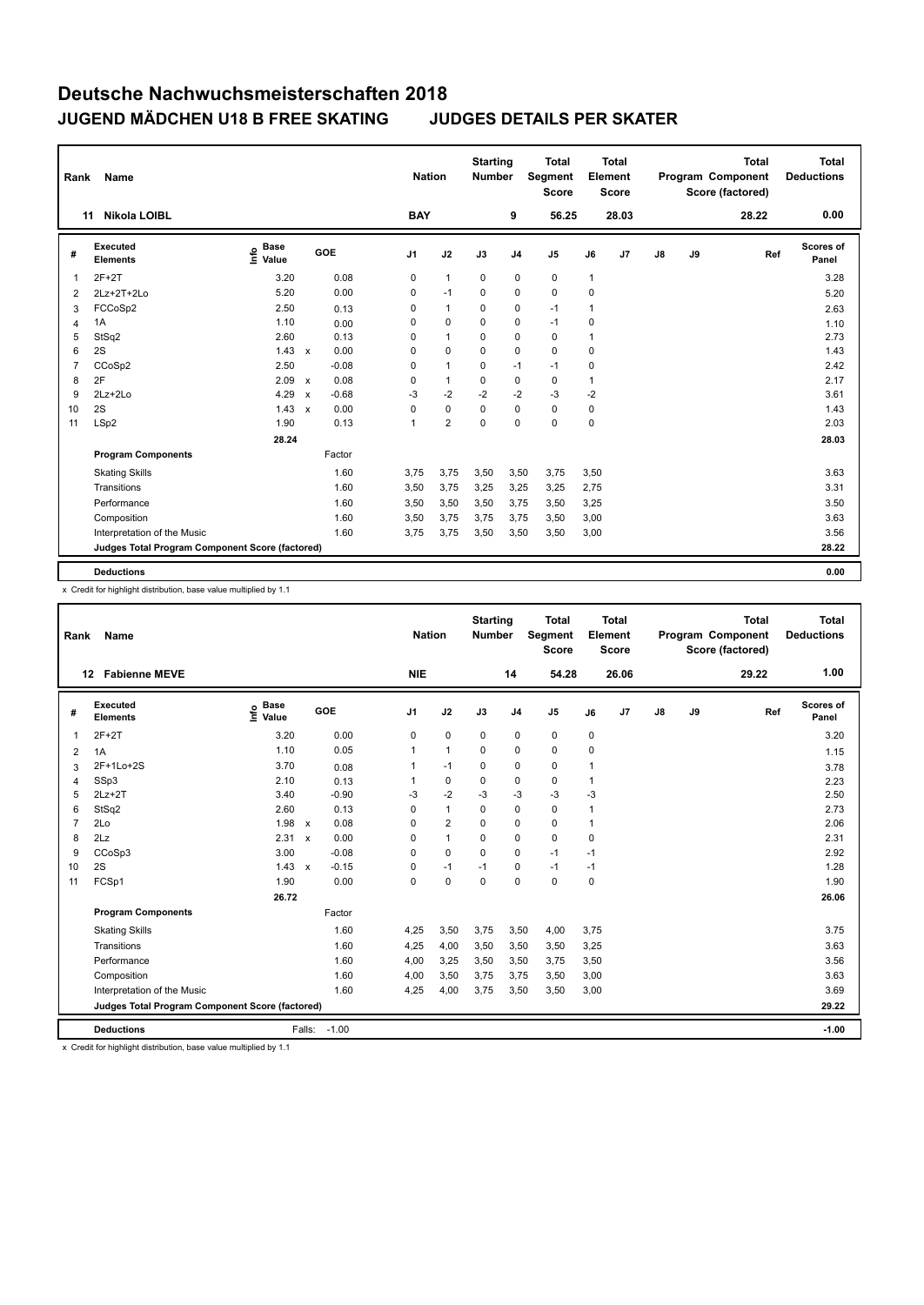| Rank           | Name                                            |   |                                  |                           |            |                | <b>Nation</b> |                         | <b>Starting</b><br><b>Number</b> |                | <b>Total</b><br>Segment<br><b>Score</b> |                         | <b>Total</b><br>Element<br><b>Score</b> |               |    | <b>Total</b><br>Program Component<br>Score (factored) | <b>Total</b><br><b>Deductions</b> |
|----------------|-------------------------------------------------|---|----------------------------------|---------------------------|------------|----------------|---------------|-------------------------|----------------------------------|----------------|-----------------------------------------|-------------------------|-----------------------------------------|---------------|----|-------------------------------------------------------|-----------------------------------|
|                | <b>Selin ASLAN</b><br>13                        |   |                                  |                           |            |                | <b>BAY</b>    |                         |                                  | 5              | 53.20                                   |                         | 26.50                                   |               |    | 27.70                                                 | 1.00                              |
| #              | Executed<br><b>Elements</b>                     |   | <b>Base</b><br>e Base<br>⊆ Value |                           | <b>GOE</b> | J <sub>1</sub> |               | J2                      | J3                               | J <sub>4</sub> | J <sub>5</sub>                          | J6                      | J <sub>7</sub>                          | $\mathsf{J}8$ | J9 | Ref                                                   | Scores of<br>Panel                |
|                | 2F                                              |   | 1.90                             |                           | $-0.90$    | $-3$           |               | $-3$                    | $-3$                             | $-3$           | $-3$                                    | $-3$                    |                                         |               |    |                                                       | 1.00                              |
| $\overline{2}$ | 2S+1Lo+2Lo                                      |   | 3.60                             |                           | 0.08       | $\mathbf{1}$   |               | $\mathbf{1}$            | 0                                | $\mathbf 0$    | $\Omega$                                | 0                       |                                         |               |    |                                                       | 3.68                              |
| 3              | 1A                                              |   | 1.10                             |                           | $-0.05$    | 0              |               | $-1$                    | 0                                | $-1$           | 0                                       | 0                       |                                         |               |    |                                                       | 1.05                              |
| 4              | 2S                                              |   | 1.30                             |                           | 0.15       | 1              |               | $\overline{2}$          | 0                                | $\mathbf 0$    | $\mathbf{1}$                            | 1                       |                                         |               |    |                                                       | 1.45                              |
| 5              | CCoSp3                                          |   | 3.00                             |                           | 0.25       | 1              |               | $\overline{2}$          | 0                                | $\mathbf 0$    | 0                                       | 1                       |                                         |               |    |                                                       | 3.25                              |
| 6              | FSSp2                                           |   | 2.30                             |                           | 0.38       | 1              |               | $\overline{2}$          | 0                                | 0              | 0                                       | $\overline{\mathbf{c}}$ |                                         |               |    |                                                       | 2.68                              |
| 7              | 2Lz                                             |   | 2.31 x                           |                           | 0.00       | 0              |               | $\mathbf{1}$            | $\Omega$                         | $\Omega$       | $\Omega$                                | 0                       |                                         |               |    |                                                       | 2.31                              |
| 8              | $2Lz+2T$                                        | 1 | 3.74                             | $\boldsymbol{\mathsf{x}}$ | $-0.30$    | $-1$           |               | $-1$                    | $-1$                             | $-1$           | $-1$                                    | $-1$                    |                                         |               |    |                                                       | 3.44                              |
| 9              | 2F                                              |   | 2.09                             | $\boldsymbol{\mathsf{x}}$ | $-0.30$    | 0              |               | $-1$                    | $-1$                             | $-1$           | $-1$                                    | $-1$                    |                                         |               |    |                                                       | 1.79                              |
| 10             | StSq2                                           |   | 2.60                             |                           | 0.00       | 0              |               | $\mathbf{1}$            | $\mathbf 0$                      | $\mathbf 0$    | 0                                       | 0                       |                                         |               |    |                                                       | 2.60                              |
| 11             | FCCoSp3                                         |   | 3.00                             |                           | 0.25       | 1              |               | $\overline{\mathbf{c}}$ | 0                                | $\mathbf 0$    | $\mathbf 0$                             | 1                       |                                         |               |    |                                                       | 3.25                              |
|                |                                                 |   | 26.94                            |                           |            |                |               |                         |                                  |                |                                         |                         |                                         |               |    |                                                       | 26.50                             |
|                | <b>Program Components</b>                       |   |                                  |                           | Factor     |                |               |                         |                                  |                |                                         |                         |                                         |               |    |                                                       |                                   |
|                | <b>Skating Skills</b>                           |   |                                  |                           | 1.60       | 3,50           |               | 3,50                    | 3,50                             | 3,50           | 3,75                                    | 3,25                    |                                         |               |    |                                                       | 3.50                              |
|                | Transitions                                     |   |                                  |                           | 1.60       | 3,50           |               | 3,75                    | 3,25                             | 3,50           | 3,50                                    | 3,00                    |                                         |               |    |                                                       | 3.44                              |
|                | Performance                                     |   |                                  |                           | 1.60       | 3,25           |               | 3,50                    | 3,50                             | 3,50           | 3,75                                    | 3,00                    |                                         |               |    |                                                       | 3.44                              |
|                | Composition                                     |   |                                  |                           | 1.60       | 3,50           |               | 3,50                    | 3,25                             | 3,75           | 3,50                                    | 3,00                    |                                         |               |    |                                                       | 3.44                              |
|                | Interpretation of the Music                     |   |                                  |                           | 1.60       | 3,25           |               | 3,75                    | 3,50                             | 3,50           | 3,50                                    | 3,50                    |                                         |               |    |                                                       | 3.50                              |
|                | Judges Total Program Component Score (factored) |   |                                  |                           |            |                |               |                         |                                  |                |                                         |                         |                                         |               |    |                                                       | 27.70                             |
|                | <b>Deductions</b>                               |   |                                  | Falls:                    | $-1.00$    |                |               |                         |                                  |                |                                         |                         |                                         |               |    |                                                       | $-1.00$                           |
|                |                                                 |   |                                  |                           |            |                |               |                         |                                  |                |                                         |                         |                                         |               |    |                                                       |                                   |

x Credit for highlight distribution, base value multiplied by 1.1 ! Not clear edge

| Rank           | Name                                            |         |                      |              |         | <b>Nation</b>  |                | <b>Starting</b><br><b>Number</b> |                          | Total<br>Segment<br><b>Score</b> |                | Total<br>Element<br><b>Score</b> |               |    | <b>Total</b><br><b>Program Component</b><br>Score (factored) | Total<br><b>Deductions</b> |
|----------------|-------------------------------------------------|---------|----------------------|--------------|---------|----------------|----------------|----------------------------------|--------------------------|----------------------------------|----------------|----------------------------------|---------------|----|--------------------------------------------------------------|----------------------------|
|                | <b>Laura SCHMIDBAUER</b><br>14                  |         |                      |              |         | <b>BAY</b>     |                |                                  | 15                       | 51.97                            |                | 25.76                            |               |    | 28.21                                                        | 2.00                       |
| #              | Executed<br><b>Elements</b>                     | ١nfo    | <b>Base</b><br>Value |              | GOE     | J <sub>1</sub> | J2             | J3                               | J <sub>4</sub>           | J <sub>5</sub>                   | J6             | J7                               | $\mathsf{J}8$ | J9 | Ref                                                          | <b>Scores of</b><br>Panel  |
| 1              | 2S+2T+2Lo                                       |         | 4.40                 |              | $-0.53$ | $-1$           | $-1$           | $-2$                             | $-2$                     | $-2$                             | $-2$           |                                  |               |    |                                                              | 3.87                       |
| 2              | 2F+2Lo<                                         | $\prec$ | 3.20                 |              | $-0.90$ | -3             | $-3$           | $-3$                             | $-3$                     | $-3$                             | $-3$           |                                  |               |    |                                                              | 2.30                       |
| 3              | 2Lz                                             |         | 2.10                 |              | 0.00    | 0              | $\mathbf{1}$   | $\mathbf 0$                      | 0                        | $\mathbf 0$                      | 0              |                                  |               |    |                                                              | 2.10                       |
| 4              | 1A<<                                            | <<      | 0.00                 |              | 0.00    | ٠              | ٠              | $\blacksquare$                   | $\overline{\phantom{a}}$ | $\overline{\phantom{a}}$         | $\blacksquare$ |                                  |               |    |                                                              | 0.00                       |
| 5              | CCoSp4                                          |         | 3.50                 |              | 0.00    | $\Omega$       | $\overline{2}$ | $\Omega$                         | $-1$                     | $\Omega$                         | 0              |                                  |               |    |                                                              | 3.50                       |
| 6              | $2F+2T$                                         |         | 3.52                 | $\mathbf{x}$ | $-0.15$ | $-1$           | $\Omega$       | $\Omega$                         | $-1$                     | $\mathbf 0$                      | $-1$           |                                  |               |    |                                                              | 3.37                       |
| $\overline{7}$ | FCCoSp3V                                        |         | 2.50                 |              | $-0.30$ | $-1$           | $\overline{2}$ | $-1$                             | $-1$                     | $-1$                             | $-2$           |                                  |               |    |                                                              | 2.20                       |
| 8              | 2Lz                                             |         | 2.31 x               |              | $-0.45$ | $-1$           | $-2$           | $-1$                             | $-1$                     | $-2$                             | $-2$           |                                  |               |    |                                                              | 1.86                       |
| 9              | 2S                                              |         | 1.43                 | $\mathbf{x}$ | 0.00    | $\Omega$       | $\Omega$       | $\Omega$                         | $\mathbf 0$              | $\Omega$                         | 0              |                                  |               |    |                                                              | 1.43                       |
| 10             | StSq2                                           |         | 2.60                 |              | 0.00    | 0              | $\mathbf{1}$   | 0                                | $\Omega$                 | $\Omega$                         | 0              |                                  |               |    |                                                              | 2.60                       |
| 11             | LSp3                                            |         | 2.40                 |              | 0.13    | 0              | $\overline{2}$ | 0                                | $\mathbf 0$              | $\mathbf 0$                      | 1              |                                  |               |    |                                                              | 2.53                       |
|                |                                                 |         | 27.96                |              |         |                |                |                                  |                          |                                  |                |                                  |               |    |                                                              | 25.76                      |
|                | <b>Program Components</b>                       |         |                      |              | Factor  |                |                |                                  |                          |                                  |                |                                  |               |    |                                                              |                            |
|                | <b>Skating Skills</b>                           |         |                      |              | 1.60    | 4,00           | 4,00           | 3,50                             | 3,00                     | 3,75                             | 3.00           |                                  |               |    |                                                              | 3.56                       |
|                | Transitions                                     |         |                      |              | 1.60    | 3.75           | 3,50           | 3,25                             | 3,25                     | 3,50                             | 3,25           |                                  |               |    |                                                              | 3.38                       |
|                | Performance                                     |         |                      |              | 1.60    | 3,75           | 3,25           | 3,50                             | 3,00                     | 3,75                             | 3,50           |                                  |               |    |                                                              | 3.50                       |
|                | Composition                                     |         |                      |              | 1.60    | 4,00           | 4,00           | 3,50                             | 3,25                     | 3,75                             | 3,50           |                                  |               |    |                                                              | 3.69                       |
|                | Interpretation of the Music                     |         |                      |              | 1.60    | 4,00           | 4,00           | 3,25                             | 3,25                     | 3,50                             | 3,25           |                                  |               |    |                                                              | 3.50                       |
|                | Judges Total Program Component Score (factored) |         |                      |              |         |                |                |                                  |                          |                                  |                |                                  |               |    |                                                              | 28.21                      |
|                | <b>Deductions</b>                               |         |                      | Falls:       | $-2.00$ |                |                |                                  |                          |                                  |                |                                  |               |    |                                                              | $-2.00$                    |

< Under-rotated jump << Downgraded jump x Credit for highlight distribution, base value multiplied by 1.1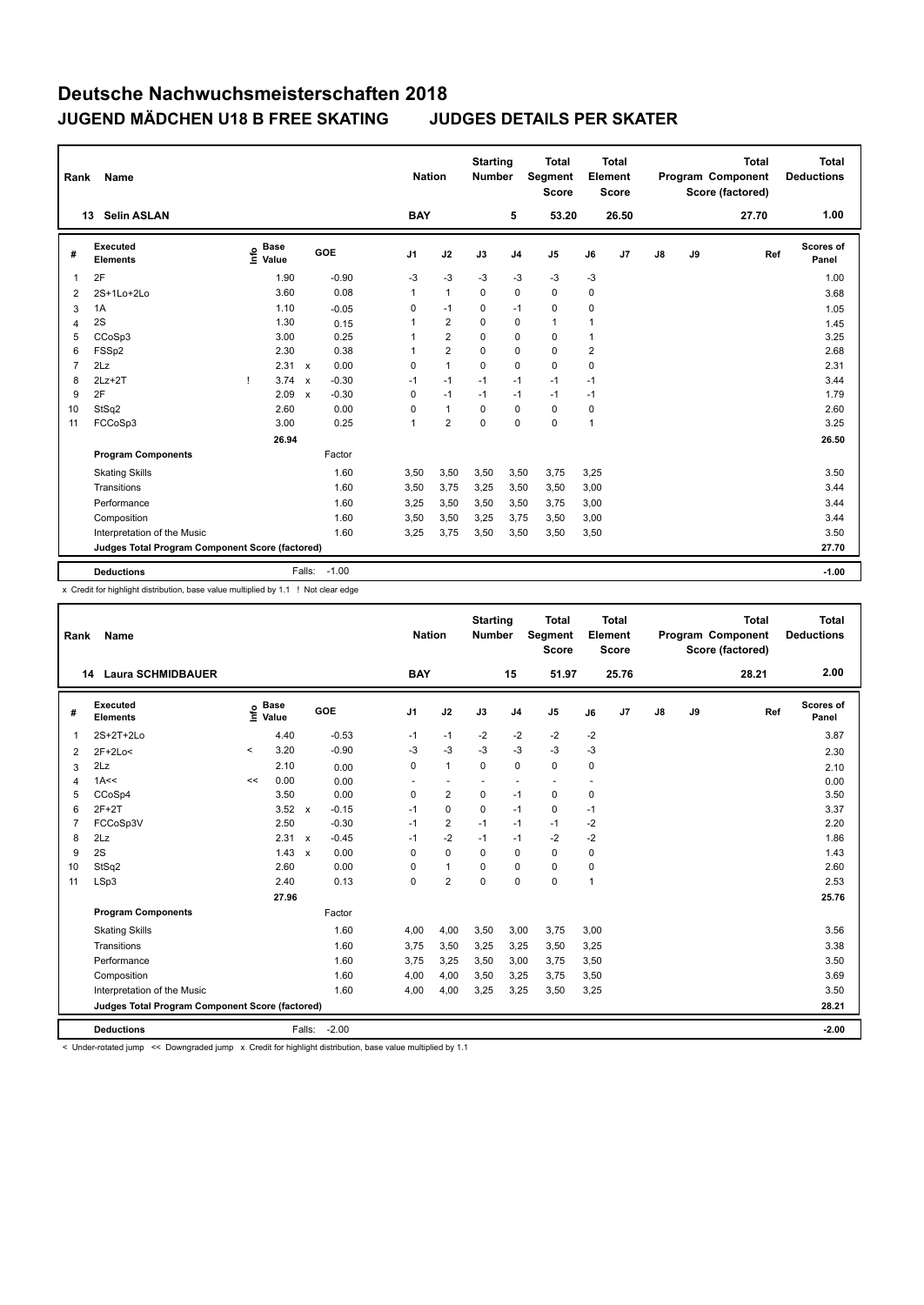| Rank           | Name                                            |                                  |                         | <b>Nation</b>  |              | <b>Starting</b><br><b>Number</b> |                | <b>Total</b><br>Segment<br><b>Score</b> |      | <b>Total</b><br>Element<br><b>Score</b> |               |    | <b>Total</b><br><b>Program Component</b><br>Score (factored) | <b>Total</b><br><b>Deductions</b> |
|----------------|-------------------------------------------------|----------------------------------|-------------------------|----------------|--------------|----------------------------------|----------------|-----------------------------------------|------|-----------------------------------------|---------------|----|--------------------------------------------------------------|-----------------------------------|
|                | <b>Clara KELLERMANN</b><br>15                   |                                  |                         | <b>NRW</b>     |              |                                  | 13             | 51.92                                   |      | 24.61                                   |               |    | 28.31                                                        | 1.00                              |
| #              | Executed<br><b>Elements</b>                     | <b>Base</b><br>e Base<br>⊆ Value | GOE                     | J <sub>1</sub> | J2           | J3                               | J <sub>4</sub> | J <sub>5</sub>                          | J6   | J <sub>7</sub>                          | $\mathsf{J}8$ | J9 | Ref                                                          | Scores of<br>Panel                |
|                | 2Lz                                             | 2.10                             | $-0.53$                 | $-1$           | $-1$         | $-2$                             | $-2$           | $-2$                                    | $-2$ |                                         |               |    |                                                              | 1.57                              |
| $\overline{2}$ | 1A                                              | 1.10                             | 0.00                    | 0              | $\mathbf 0$  | $\mathbf 0$                      | $\Omega$       | $\mathbf 0$                             | 0    |                                         |               |    |                                                              | 1.10                              |
| 3              | 2F                                              | 1.90<br>т                        | $-0.90$                 | $-3$           | $-3$         | $-3$                             | $-3$           | $-3$                                    | $-3$ |                                         |               |    |                                                              | 1.00                              |
| $\overline{4}$ | FCCoSp3                                         | 3.00                             | 0.13                    | 1              | $\mathbf{1}$ | 0                                | $\mathbf 0$    | $\mathbf 0$                             | 0    |                                         |               |    |                                                              | 3.13                              |
| 5              | 2S                                              | 1.30                             | 0.00                    | 0              | $\Omega$     | $\Omega$                         | 0              | 0                                       | $-1$ |                                         |               |    |                                                              | 1.30                              |
| 6              | $2F+2Lo$                                        | 4.07                             | 0.00<br>$\mathsf{x}$    | 0              | $-1$         | 0                                | 0              | $\mathbf 0$                             | 0    |                                         |               |    |                                                              | 4.07                              |
| $\overline{7}$ | LSp1                                            | 1.50                             | 0.00                    | 0              | $\Omega$     | $\Omega$                         | $\mathbf 0$    | $-1$                                    | 0    |                                         |               |    |                                                              | 1.50                              |
| 8              | StSq1                                           | 1.80                             | 0.00                    | 0              | 0            | 0                                | $\mathbf 0$    | 0                                       | 0    |                                         |               |    |                                                              | 1.80                              |
| 9              | 2Lz+1Lo+2T                                      | 4.29                             | $-0.08$<br>$\mathsf{x}$ | 0              | $-1$         | $\mathbf 0$                      | $-1$           | $\mathbf 0$                             | 0    |                                         |               |    |                                                              | 4.21                              |
| 10             | 2S                                              | 1.43                             | $-0.25$<br>$\mathsf{x}$ | $-1$           | $-1$         | $-2$                             | $-1$           | $-1$                                    | $-2$ |                                         |               |    |                                                              | 1.18                              |
| 11             | CCoSp4                                          | 3.50                             | 0.25                    | 1              | $\mathbf{1}$ | 0                                | $\mathbf 0$    | $\mathbf 0$                             | 1    |                                         |               |    |                                                              | 3.75                              |
|                |                                                 | 25.99                            |                         |                |              |                                  |                |                                         |      |                                         |               |    |                                                              | 24.61                             |
|                | <b>Program Components</b>                       |                                  | Factor                  |                |              |                                  |                |                                         |      |                                         |               |    |                                                              |                                   |
|                | <b>Skating Skills</b>                           |                                  | 1.60                    | 4,00           | 3,75         | 3,50                             | 3,50           | 3,75                                    | 3,50 |                                         |               |    |                                                              | 3.63                              |
|                | Transitions                                     |                                  | 1.60                    | 3.75           | 3,50         | 3,25                             | 3,25           | 3,25                                    | 3,00 |                                         |               |    |                                                              | 3.31                              |
|                | Performance                                     |                                  | 1.60                    | 4,00           | 3,75         | 3,50                             | 3,50           | 4,00                                    | 3,25 |                                         |               |    |                                                              | 3.69                              |
|                | Composition                                     |                                  | 1.60                    | 4,00           | 3,25         | 3,75                             | 3,50           | 3,50                                    | 3,00 |                                         |               |    |                                                              | 3.50                              |
|                | Interpretation of the Music                     |                                  | 1.60                    | 4,00           | 3,75         | 3,50                             | 3,50           | 3,50                                    | 3,25 |                                         |               |    |                                                              | 3.56                              |
|                | Judges Total Program Component Score (factored) |                                  |                         |                |              |                                  |                |                                         |      |                                         |               |    |                                                              | 28.31                             |
|                |                                                 |                                  | $-1.00$                 |                |              |                                  |                |                                         |      |                                         |               |    |                                                              |                                   |
|                | <b>Deductions</b>                               |                                  | Falls:                  |                |              |                                  |                |                                         |      |                                         |               |    |                                                              | $-1.00$                           |

x Credit for highlight distribution, base value multiplied by 1.1 ! Not clear edge

| Rank | Name                                            |          |                      |                           |         |                | <b>Nation</b> |                | <b>Starting</b><br><b>Number</b> |                | <b>Total</b><br>Segment<br><b>Score</b> |      | <b>Total</b><br>Element<br><b>Score</b> |               |    | <b>Total</b><br>Program Component<br>Score (factored) | <b>Total</b><br><b>Deductions</b> |
|------|-------------------------------------------------|----------|----------------------|---------------------------|---------|----------------|---------------|----------------|----------------------------------|----------------|-----------------------------------------|------|-----------------------------------------|---------------|----|-------------------------------------------------------|-----------------------------------|
|      | <b>Ronja KRONER</b><br>16                       |          |                      |                           |         | <b>BAY</b>     |               |                |                                  | 11             | 50.79                                   |      | 23.39                                   |               |    | 27.40                                                 | 0.00                              |
| #    | Executed<br><b>Elements</b>                     | ۴٥       | <b>Base</b><br>Value |                           | GOE     | J <sub>1</sub> |               | J2             | J3                               | J <sub>4</sub> | J <sub>5</sub>                          | J6   | J7                                      | $\mathsf{J}8$ | J9 | Ref                                                   | <b>Scores of</b><br>Panel         |
| 1    | 1A                                              |          | 1.10                 |                           | 0.00    | 0              |               | $\mathbf 0$    | $\mathbf 0$                      | $\pmb{0}$      | 0                                       | $-1$ |                                         |               |    |                                                       | 1.10                              |
| 2    | 2F                                              |          | 1.90                 |                           | 0.00    | 0              |               | $\mathbf 0$    | 0                                | $\mathbf{1}$   | 0                                       | 0    |                                         |               |    |                                                       | 1.90                              |
| 3    | $2Lz+2T2$                                       | $\hat{}$ | 3.00                 |                           | $-0.45$ | $-1$           |               | $-2$           | $-1$                             | $-2$           | $-2$                                    | $-1$ |                                         |               |    |                                                       | 2.55                              |
| 4    | FCCoSp3                                         |          | 3.00                 |                           | $-0.03$ | $-1$           |               | $\mathbf{1}$   | 0                                | $-1$           | $-1$                                    | 1    |                                         |               |    |                                                       | 2.97                              |
| 5    | 2F                                              |          | 1.90                 |                           | 0.00    | $\Omega$       |               | $\mathbf 0$    | $\mathbf 0$                      | $\mathbf{1}$   | $\pmb{0}$                               | 0    |                                         |               |    |                                                       | 1.90                              |
| 6    | FSSpB                                           |          | 1.70                 |                           | $-0.53$ | $-1$           |               | $-1$           | $-2$                             | $-2$           | $-2$                                    | $-3$ |                                         |               |    |                                                       | 1.17                              |
| 7    | 2S+1Lo+2S                                       |          | 3.41                 | $\mathsf{x}$              | $-0.20$ | $-1$           |               | $-1$           | $\mathbf 0$                      | $-1$           | $-1$                                    | $-1$ |                                         |               |    |                                                       | 3.21                              |
| 8    | $1A+1Lo$                                        |          | 1.76                 | $\boldsymbol{\mathsf{x}}$ | $-0.20$ | $-1$           |               | $-1$           | $-1$                             | $-1$           | $-1$                                    | $-1$ |                                         |               |    |                                                       | 1.56                              |
| 9    | CCoSp2                                          |          | 2.50                 |                           | $-0.08$ | $\Omega$       |               | $\overline{1}$ | $\mathbf 0$                      | $\mathbf 0$    | $-1$                                    | $-1$ |                                         |               |    |                                                       | 2.42                              |
| 10   | 2Lz                                             |          | 2.31                 | $\mathsf{x}$              | $-0.30$ | $-2$           |               | $-1$           | $-1$                             | $-1$           | $-1$                                    | $-1$ |                                         |               |    |                                                       | 2.01                              |
| 11   | StSq2                                           |          | 2.60                 |                           | 0.00    | 0              |               | $\pmb{0}$      | $\mathbf 0$                      | $\mathbf 0$    | $\pmb{0}$                               | 0    |                                         |               |    |                                                       | 2.60                              |
|      |                                                 |          | 25.18                |                           |         |                |               |                |                                  |                |                                         |      |                                         |               |    |                                                       | 23.39                             |
|      | <b>Program Components</b>                       |          |                      |                           | Factor  |                |               |                |                                  |                |                                         |      |                                         |               |    |                                                       |                                   |
|      | <b>Skating Skills</b>                           |          |                      |                           | 1.60    | 3,25           |               | 3,75           | 3,50                             | 3,50           | 3,75                                    | 3,25 |                                         |               |    |                                                       | 3.50                              |
|      | Transitions                                     |          |                      |                           | 1.60    | 3,00           |               | 3,75           | 3,25                             | 3,25           | 3,50                                    | 3,00 |                                         |               |    |                                                       | 3.25                              |
|      | Performance                                     |          |                      |                           | 1.60    | 3,25           |               | 3,75           | 3,50                             | 3,50           | 4,00                                    | 3,00 |                                         |               |    |                                                       | 3.50                              |
|      | Composition                                     |          |                      |                           | 1.60    | 3,00           |               | 4,00           | 3,50                             | 3,75           | 3,75                                    | 3,25 |                                         |               |    |                                                       | 3.56                              |
|      | Interpretation of the Music                     |          |                      |                           | 1.60    | 3,00           |               | 3,25           | 3,50                             | 3,50           | 3,75                                    | 2,75 |                                         |               |    |                                                       | 3.31                              |
|      | Judges Total Program Component Score (factored) |          |                      |                           |         |                |               |                |                                  |                |                                         |      |                                         |               |    |                                                       | 27.40                             |
|      | <b>Deductions</b>                               |          |                      |                           |         |                |               |                |                                  |                |                                         |      |                                         |               |    |                                                       | 0.00                              |

< Under-rotated jump x Credit for highlight distribution, base value multiplied by 1.1 ! Not clear edge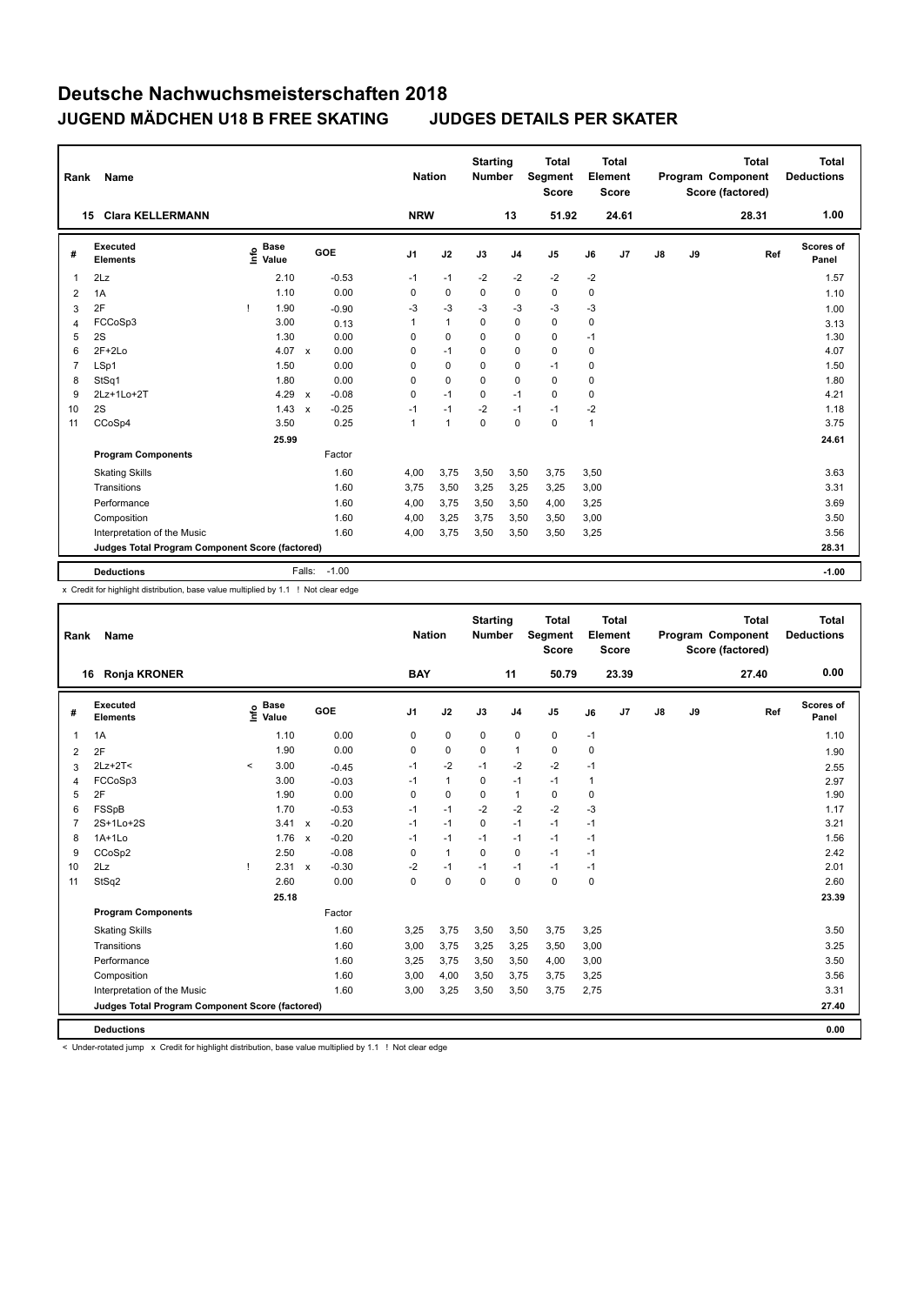| Rank           | Name                                            |                              |                         | <b>Nation</b>  |                | <b>Starting</b><br><b>Number</b> |                | <b>Total</b><br>Segment<br><b>Score</b> |      | <b>Total</b><br>Element<br><b>Score</b> |               |    | <b>Total</b><br>Program Component<br>Score (factored) | <b>Total</b><br><b>Deductions</b> |
|----------------|-------------------------------------------------|------------------------------|-------------------------|----------------|----------------|----------------------------------|----------------|-----------------------------------------|------|-----------------------------------------|---------------|----|-------------------------------------------------------|-----------------------------------|
|                | <b>Sandra EBERT</b><br>17                       |                              |                         | B-W            |                |                                  | 10             | 49.15                                   |      | 23.72                                   |               |    | 26.43                                                 | 1.00                              |
| #              | Executed<br><b>Elements</b>                     | <b>Base</b><br>lnfo<br>Value | <b>GOE</b>              | J <sub>1</sub> | J2             | J3                               | J <sub>4</sub> | J <sub>5</sub>                          | J6   | J7                                      | $\mathsf{J}8$ | J9 | Ref                                                   | Scores of<br>Panel                |
| 1              | $2F+1T$                                         | 2.30                         | $-0.15$                 | $-1$           | $-1$           | 0                                | $\mathbf 0$    | $\mathbf 0$                             | $-1$ |                                         |               |    |                                                       | 2.15                              |
| $\overline{2}$ | 1Lz                                             | 0.60                         | $-0.03$                 | $-1$           | $-1$           | 0                                | $\mathbf 0$    | $\mathbf 0$                             | 0    |                                         |               |    |                                                       | 0.57                              |
| 3              | FCCoSp3                                         | 3.00                         | 0.13                    | 1              | $\mathbf{1}$   | 0                                | 0              | 0                                       | 0    |                                         |               |    |                                                       | 3.13                              |
| 4              | 2F                                              | 1.90                         | 0.00                    | 0              | $\mathbf{1}$   | $\Omega$                         | $\mathbf 0$    | $\mathbf 0$                             | 0    |                                         |               |    |                                                       | 1.90                              |
| 5              | 2Lz                                             | 1.50<br>$\prec$              | $-0.38$                 | $-1$           | $-1$           | $-2$                             | $-1$           | -2                                      | $-1$ |                                         |               |    |                                                       | 1.12                              |
| 6              | $2T+2Lo$                                        | 3.41                         | 0.00<br>$\mathbf{x}$    | 0              | $\mathbf 0$    | $\Omega$                         | $\Omega$       | $\mathbf 0$                             | $-1$ |                                         |               |    |                                                       | 3.41                              |
| 7              | LSp1                                            | 1.50                         | $-0.23$                 | $-1$           | 0              | $-1$                             | $-1$           | $-1$                                    | 0    |                                         |               |    |                                                       | 1.27                              |
| 8              | 1A+1Lo+2S                                       | 3.19                         | $-0.60$<br>$\mathsf{x}$ | -3             | $-3$           | -3                               | -3             | $-3$                                    | -3   |                                         |               |    |                                                       | 2.59                              |
| 9              | StSq2                                           | 2.60                         | 0.00                    | 0              | $\mathbf 0$    | $\Omega$                         | $\mathbf 0$    | $\Omega$                                | 0    |                                         |               |    |                                                       | 2.60                              |
| 10             | 2Lo                                             | 1.98 x                       | 0.00                    | 0              | $\mathbf 0$    | $\Omega$                         | 0              | 0                                       | $-1$ |                                         |               |    |                                                       | 1.98                              |
| 11             | CCoSp3                                          | 3.00                         | 0.00                    | 0              | $\overline{1}$ | 0                                | $\mathbf 0$    | $\mathbf 0$                             | 0    |                                         |               |    |                                                       | 3.00                              |
|                |                                                 | 24.98                        |                         |                |                |                                  |                |                                         |      |                                         |               |    |                                                       | 23.72                             |
|                | <b>Program Components</b>                       |                              | Factor                  |                |                |                                  |                |                                         |      |                                         |               |    |                                                       |                                   |
|                | <b>Skating Skills</b>                           |                              | 1.60                    | 3,50           | 3,75           | 3,00                             | 3,50           | 3,50                                    | 2,50 |                                         |               |    |                                                       | 3.38                              |
|                | Transitions                                     |                              | 1.60                    | 3,25           | 4,00           | 2,75                             | 3,00           | 3,00                                    | 3,00 |                                         |               |    |                                                       | 3.06                              |
|                | Performance                                     |                              | 1.60                    | 3,50           | 3,50           | 3,25                             | 3,25           | 3,50                                    | 3,25 |                                         |               |    |                                                       | 3.38                              |
|                | Composition                                     |                              | 1.60                    | 3,50           | 4,00           | 3,25                             | 3,50           | 3,25                                    | 2,75 |                                         |               |    |                                                       | 3.38                              |
|                | Interpretation of the Music                     |                              | 1.60                    | 3,50           | 3,50           | 3,25                             | 3,25           | 3,25                                    | 3,00 |                                         |               |    |                                                       | 3.31                              |
|                | Judges Total Program Component Score (factored) |                              |                         |                |                |                                  |                |                                         |      |                                         |               |    |                                                       | 26.43                             |
|                | <b>Deductions</b>                               |                              | $-1.00$<br>Falls:       |                |                |                                  |                |                                         |      |                                         |               |    |                                                       | $-1.00$                           |

< Under-rotated jump x Credit for highlight distribution, base value multiplied by 1.1

| Rank           | Name                                            | <b>Nation</b> |                      | <b>Starting</b><br><b>Number</b> |         | <b>Total</b><br>Segment<br><b>Score</b> |              | <b>Total</b><br>Element<br><b>Score</b> |                |             | <b>Total</b><br><b>Program Component</b><br>Score (factored) | <b>Total</b><br><b>Deductions</b> |               |    |       |                    |
|----------------|-------------------------------------------------|---------------|----------------------|----------------------------------|---------|-----------------------------------------|--------------|-----------------------------------------|----------------|-------------|--------------------------------------------------------------|-----------------------------------|---------------|----|-------|--------------------|
|                | <b>Hannah ROTHE</b><br>18                       |               |                      |                                  |         | B-W                                     |              |                                         | 6              | 47.47       |                                                              | 21.94                             |               |    | 25.53 | 0.00               |
| #              | Executed<br><b>Elements</b>                     | Info          | <b>Base</b><br>Value |                                  | GOE     | J <sub>1</sub>                          | J2           | J3                                      | J <sub>4</sub> | J5          | J6                                                           | J7                                | $\mathsf{J}8$ | J9 | Ref   | Scores of<br>Panel |
| 1              | 2F                                              |               | 1.90                 |                                  | 0.00    | 0                                       | $\mathbf 0$  | 0                                       | 0              | $\mathbf 0$ | 0                                                            |                                   |               |    |       | 1.90               |
| $\overline{2}$ | 2Lze                                            | e             | 1.50                 |                                  | $-0.53$ | $-1$                                    | $-2$         | $-2$                                    | $-2$           | $-1$        | $-2$                                                         |                                   |               |    |       | 0.97               |
| 3              | $1A+2Lo$                                        |               | 2.90                 |                                  | $-0.30$ | $-2$                                    | $-1$         | $-1$                                    | $-1$           | $-1$        | $-1$                                                         |                                   |               |    |       | 2.60               |
| 4              | CCoSp2                                          |               | 2.50                 |                                  | 0.13    | 0                                       | $\mathbf{1}$ | 0                                       | 0              | 0           | 1                                                            |                                   |               |    |       | 2.63               |
| 5              | 2Lze                                            | e             | 1.50                 |                                  | $-0.68$ | $-1$                                    | $-2$         | $-3$                                    | $-2$           | $-2$        | $-3$                                                         |                                   |               |    |       | 0.82               |
| 6              | 2Lo+1Lo+2S                                      |               | 3.60                 |                                  | $-0.15$ | $-1$                                    | $-1$         | $\Omega$                                | 0              | $\mathbf 0$ | $-1$                                                         |                                   |               |    |       | 3.45               |
| $\overline{7}$ | 2F                                              |               | 2.09                 | $\boldsymbol{\mathsf{x}}$        | $-0.08$ | $-1$                                    | 0            | 0                                       | 0              | $-1$        | 0                                                            |                                   |               |    |       | 2.01               |
| 8              | FSSp2V                                          |               | 1.60                 |                                  | 0.00    | 0                                       | 0            | 0                                       | 0              | 0           | 0                                                            |                                   |               |    |       | 1.60               |
| 9              | StSq1                                           |               | 1.80                 |                                  | $-0.08$ | 0                                       | $-1$         | 0                                       | 0              | $\mathbf 0$ | $-1$                                                         |                                   |               |    |       | 1.72               |
| 10             | $1A+2T$                                         |               | 2.64                 | $\mathsf{x}$                     | 0.00    | 0                                       | $\mathbf 0$  | $\mathbf 0$                             | 0              | $\mathbf 0$ | 0                                                            |                                   |               |    |       | 2.64               |
| 11             | LSp2                                            |               | 1.90                 |                                  | $-0.30$ | 0                                       | $\mathbf 0$  | $-1$                                    | $-1$           | $-2$        | $-2$                                                         |                                   |               |    |       | 1.60               |
|                |                                                 |               | 23.93                |                                  |         |                                         |              |                                         |                |             |                                                              |                                   |               |    |       | 21.94              |
|                | <b>Program Components</b>                       |               |                      |                                  | Factor  |                                         |              |                                         |                |             |                                                              |                                   |               |    |       |                    |
|                | <b>Skating Skills</b>                           |               |                      |                                  | 1.60    | 3,25                                    | 3,25         | 3,25                                    | 3,25           | 3,50        | 2,75                                                         |                                   |               |    |       | 3.25               |
|                | Transitions                                     |               |                      |                                  | 1.60    | 3,00                                    | 3,75         | 3,00                                    | 3,25           | 3,25        | 2,50                                                         |                                   |               |    |       | 3.13               |
|                | Performance                                     |               |                      |                                  | 1.60    | 3,00                                    | 3,00         | 3,00                                    | 3,50           | 3,50        | 3,00                                                         |                                   |               |    |       | 3.13               |
|                | Composition                                     |               |                      |                                  | 1.60    | 3,50                                    | 3,50         | 3,25                                    | 3,50           | 3,25        | 3,00                                                         |                                   |               |    |       | 3.38               |
|                | Interpretation of the Music                     |               |                      |                                  | 1.60    | 3,25                                    | 3,50         | 3,00                                    | 3,00           | 3,00        | 2,75                                                         |                                   |               |    |       | 3.06               |
|                | Judges Total Program Component Score (factored) |               |                      |                                  |         |                                         |              |                                         |                |             |                                                              |                                   |               |    |       | 25.53              |
|                | <b>Deductions</b>                               |               |                      |                                  |         |                                         |              |                                         |                |             |                                                              |                                   |               |    |       | 0.00               |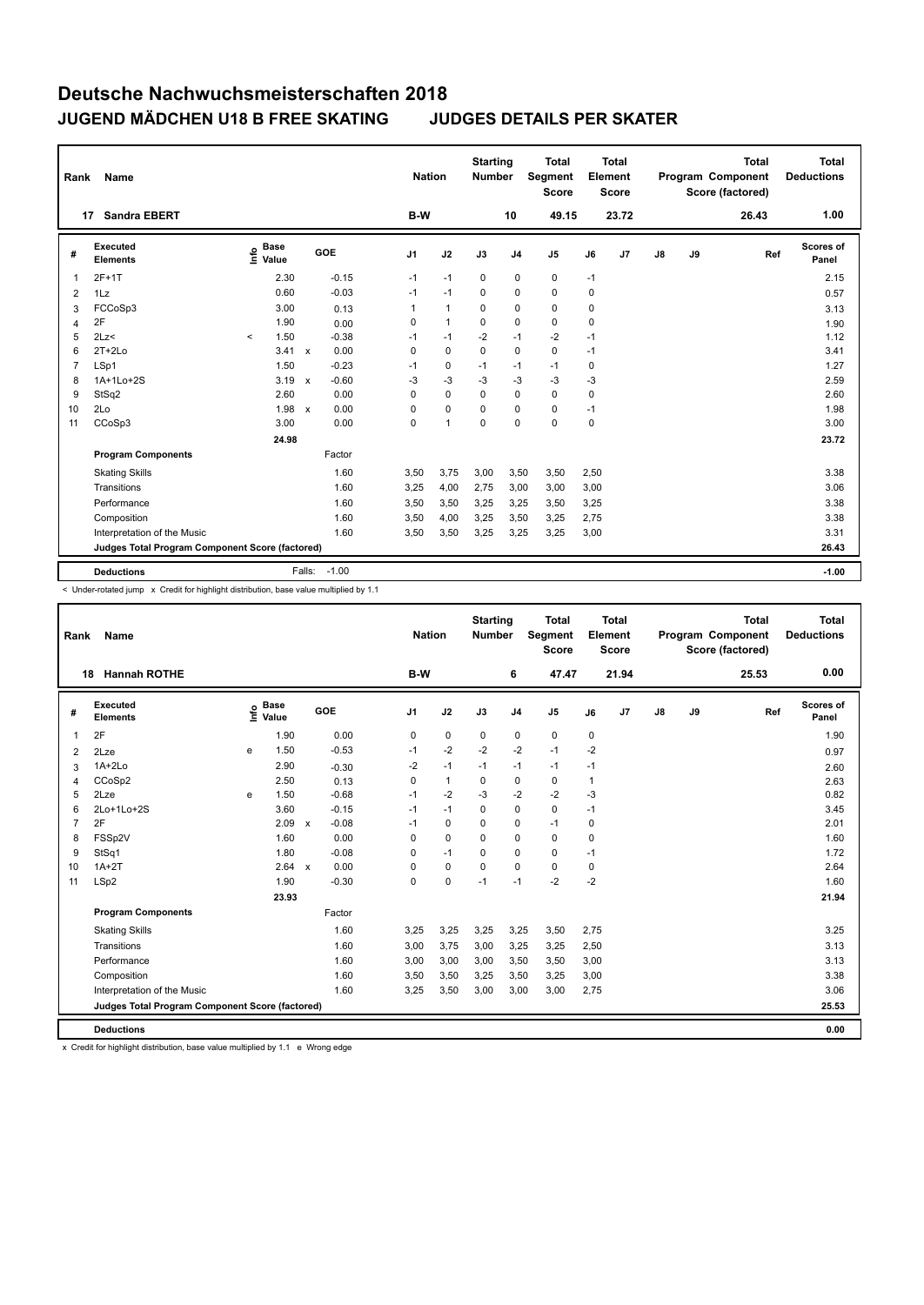| Rank           | Name                                            |                                  |                         | <b>Nation</b>  |                | <b>Starting</b><br><b>Number</b> |                | <b>Total</b><br>Segment<br><b>Score</b> |      | <b>Total</b><br>Element<br><b>Score</b> |    |    | <b>Total</b><br>Program Component<br>Score (factored) | <b>Total</b><br><b>Deductions</b> |
|----------------|-------------------------------------------------|----------------------------------|-------------------------|----------------|----------------|----------------------------------|----------------|-----------------------------------------|------|-----------------------------------------|----|----|-------------------------------------------------------|-----------------------------------|
|                | <b>Viktoria KOMADINIC</b><br>19                 |                                  |                         | <b>BAY</b>     |                |                                  | 8              | 46.93                                   |      | 21.93                                   |    |    | 26.00                                                 | 1.00                              |
| #              | Executed<br><b>Elements</b>                     | <b>Base</b><br>e Base<br>⊆ Value | GOE                     | J <sub>1</sub> | J2             | J3                               | J <sub>4</sub> | J <sub>5</sub>                          | J6   | J7                                      | J8 | J9 | Ref                                                   | Scores of<br>Panel                |
|                | 2F                                              | 1.90                             | 0.23                    | 1              | $\mathbf{1}$   | 0                                | $\mathbf{1}$   | 0                                       | 1    |                                         |    |    |                                                       | 2.13                              |
| $\overline{2}$ | 2Lz                                             | 2.10                             | $-0.68$                 | $-2$           | $-1$           | $-2$                             | $-2$           | $-3$                                    | $-3$ |                                         |    |    |                                                       | 1.42                              |
| 3              | 1A+1Lo+2Lo                                      | 3.40                             | $-0.53$                 | $-1$           | $-1$           | $-2$                             | $-2$           | $-2$                                    | $-2$ |                                         |    |    |                                                       | 2.87                              |
| $\overline{4}$ | CSp2                                            | 1.80                             | 0.00                    | 0              | $\mathbf{1}$   | $\Omega$                         | $\mathbf 0$    | $\mathbf 0$                             | 0    |                                         |    |    |                                                       | 1.80                              |
| 5              | 2S+1A+SEQ                                       | 1.92                             | 0.05                    | 0              | $\mathbf{1}$   | 0                                | 0              | 0                                       | 1    |                                         |    |    |                                                       | 1.97                              |
| 7              | 1Lz                                             | 0.66                             | 0.00<br>$\mathbf{x}$    | 0              | 0              | $\Omega$                         | 0              | $\mathbf 0$                             | $-1$ |                                         |    |    |                                                       | 0.66                              |
| 8              | $2F+1T$                                         | 2.53                             | $-0.23$<br>$\mathbf{x}$ | 0              | $-1$           | $\Omega$                         | $-1$           | $-1$                                    | $-2$ |                                         |    |    |                                                       | 2.30                              |
| 9              | StSq2                                           | 2.60                             | 0.00                    | 0              | $-1$           | $\Omega$                         | $\mathbf 0$    | $\pmb{0}$                               | 0    |                                         |    |    |                                                       | 2.60                              |
| 10             | 2Lo                                             | 1.98                             | $-0.90$<br>$\mathsf{x}$ | $-3$           | $-3$           | $-3$                             | $-3$           | $-3$                                    | -3   |                                         |    |    |                                                       | 1.08                              |
| 11             | FSSp3                                           | 2.60                             | 0.00                    | 0              | $\mathbf{1}$   | $\Omega$                         | $\Omega$       | $\mathbf 0$                             | 0    |                                         |    |    |                                                       | 2.60                              |
| 12             | CCoSp2                                          | 2.50                             | 0.00                    | 0              | $\overline{1}$ | $\mathbf 0$                      | $\mathbf 0$    | $\pmb{0}$                               | 0    |                                         |    |    |                                                       | 2.50                              |
|                |                                                 | 23.99                            |                         |                |                |                                  |                |                                         |      |                                         |    |    |                                                       | 21.93                             |
|                | <b>Program Components</b>                       |                                  | Factor                  |                |                |                                  |                |                                         |      |                                         |    |    |                                                       |                                   |
|                | <b>Skating Skills</b>                           |                                  | 1.60                    | 3,50           | 3,25           | 3,50                             | 3,50           | 3,50                                    | 3,00 |                                         |    |    |                                                       | 3.44                              |
|                | Transitions                                     |                                  | 1.60                    | 3,00           | 3,50           | 3,25                             | 3,00           | 2,75                                    | 2,75 |                                         |    |    |                                                       | 3.00                              |
|                | Performance                                     |                                  | 1.60                    | 3,50           | 3,25           | 3,25                             | 3,50           | 3,25                                    | 3,00 |                                         |    |    |                                                       | 3.31                              |
|                | Composition                                     |                                  | 1.60                    | 3,00           | 3,50           | 3,25                             | 3,50           | 3,00                                    | 3,25 |                                         |    |    |                                                       | 3.25                              |
|                | Interpretation of the Music                     |                                  | 1.60                    | 3,25           | 3,75           | 3,25                             | 3,50           | 3,00                                    | 2,75 |                                         |    |    |                                                       | 3.25                              |
|                | Judges Total Program Component Score (factored) |                                  |                         |                |                |                                  |                |                                         |      |                                         |    |    |                                                       | 26.00                             |
|                | <b>Deductions</b>                               |                                  | $-1.00$<br>Falls:       |                |                |                                  |                |                                         |      |                                         |    |    |                                                       | $-1.00$                           |

x Credit for highlight distribution, base value multiplied by 1.1

| Rank           | Name                                            |         |                      |                           |         |                | <b>Nation</b> | <b>Starting</b><br><b>Number</b> |                | <b>Total</b><br>Segment<br><b>Score</b> |             | <b>Total</b><br>Element<br><b>Score</b> |               |    | <b>Total</b><br>Program Component<br>Score (factored) | <b>Total</b><br><b>Deductions</b> |
|----------------|-------------------------------------------------|---------|----------------------|---------------------------|---------|----------------|---------------|----------------------------------|----------------|-----------------------------------------|-------------|-----------------------------------------|---------------|----|-------------------------------------------------------|-----------------------------------|
|                | <b>Olivia SORG</b><br>20                        |         |                      |                           |         | <b>BAY</b>     |               |                                  | 4              | 41.31                                   |             | 19.59                                   |               |    | 23.72                                                 | 2.00                              |
| #              | Executed<br><b>Elements</b>                     | lnfo    | <b>Base</b><br>Value | GOE                       |         | J <sub>1</sub> | J2            | J3                               | J <sub>4</sub> | J <sub>5</sub>                          | J6          | J7                                      | $\mathsf{J}8$ | J9 | Ref                                                   | Scores of<br>Panel                |
| $\mathbf{1}$   | 2Lz                                             | $\prec$ | 1.50                 |                           | $-0.45$ | $-1$           | $-1$          | $-1$                             | $-2$           | $-2$                                    | $-2$        |                                         |               |    |                                                       | 1.05                              |
| 2              | 2Lo<+1Lo+2S                                     | $\prec$ | 3.10                 |                           | $-0.30$ | $-1$           | $-1$          | $-1$                             | $-1$           | $-1$                                    | $-1$        |                                         |               |    |                                                       | 2.80                              |
| 3              | $1A+2T$                                         |         | 2.40                 |                           | 0.00    | 0              | $\mathbf{1}$  | 0                                | 0              | 0                                       | 0           |                                         |               |    |                                                       | 2.40                              |
| $\overline{4}$ | 2Lz<                                            | $\prec$ | 1.50                 |                           | $-0.90$ | -3             | $-3$          | -3                               | $-3$           | $-3$                                    | $-3$        |                                         |               |    |                                                       | 0.60                              |
| 5              | 2Lo                                             |         | 1.80                 |                           | $-0.90$ | $-3$           | $-3$          | $-3$                             | $-3$           | $-3$                                    | $-3$        |                                         |               |    |                                                       | 0.90                              |
| 6              | FCCoSp3V                                        |         | 2.50                 |                           | $-0.08$ | $-2$           | $-1$          | 0                                | $\mathbf 0$    | 0                                       | 0           |                                         |               |    |                                                       | 2.42                              |
| $\overline{7}$ | StSq1                                           |         | 1.80                 |                           | 0.00    | 0              | $\mathbf 0$   | $\Omega$                         | $\pmb{0}$      | $\mathbf 0$                             | 0           |                                         |               |    |                                                       | 1.80                              |
| 8              | 2S                                              |         | 1.43                 | $\mathsf{x}$              | 0.00    | 0              | $\mathbf 0$   | $\mathbf 0$                      | $\mathbf 0$    | $\mathbf 0$                             | 0           |                                         |               |    |                                                       | 1.43                              |
| 9              | $1A+2T$                                         |         | 2.64                 | $\boldsymbol{\mathsf{x}}$ | $-0.30$ | $-1$           | -1            | -1                               | $-2$           | $-2$                                    | $-2$        |                                         |               |    |                                                       | 2.34                              |
| 10             | LSp1                                            |         | 1.50                 |                           | $-0.15$ | 0              | $-1$          | $\mathbf 0$                      | $\pmb{0}$      | $-1$                                    | $-1$        |                                         |               |    |                                                       | 1.35                              |
| 11             | CCoSp2                                          |         | 2.50                 |                           | 0.00    | 0              | $\mathbf{1}$  | $\mathbf 0$                      | $\mathbf 0$    | $\mathbf 0$                             | $\mathbf 0$ |                                         |               |    |                                                       | 2.50                              |
|                |                                                 |         | 22.67                |                           |         |                |               |                                  |                |                                         |             |                                         |               |    |                                                       | 19.59                             |
|                | <b>Program Components</b>                       |         |                      |                           | Factor  |                |               |                                  |                |                                         |             |                                         |               |    |                                                       |                                   |
|                | <b>Skating Skills</b>                           |         |                      |                           | 1.60    | 3,25           | 2,75          | 3,25                             | 3,25           | 3,00                                    | 2,50        |                                         |               |    |                                                       | 3.06                              |
|                | Transitions                                     |         |                      |                           | 1.60    | 3,25           | 2,75          | 2,75                             | 3,00           | 2,75                                    | 2,00        |                                         |               |    |                                                       | 2.81                              |
|                | Performance                                     |         |                      |                           | 1.60    | 3,00           | 2,75          | 3,00                             | 3,25           | 3,00                                    | 2,25        |                                         |               |    |                                                       | 2.94                              |
|                | Composition                                     |         |                      |                           | 1.60    | 3,00           | 3,00          | 3,25                             | 3,50           | 3,25                                    | 1,75        |                                         |               |    |                                                       | 3.13                              |
|                | Interpretation of the Music                     |         |                      |                           | 1.60    | 3,00           | 2,50          | 3,00                             | 3,25           | 3,00                                    | 1,75        |                                         |               |    |                                                       | 2.88                              |
|                | Judges Total Program Component Score (factored) |         |                      |                           |         |                |               |                                  |                |                                         |             |                                         |               |    |                                                       | 23.72                             |
|                | <b>Deductions</b>                               |         |                      | Falls:                    | $-2.00$ |                |               |                                  |                |                                         |             |                                         |               |    |                                                       | $-2.00$                           |

< Under-rotated jump x Credit for highlight distribution, base value multiplied by 1.1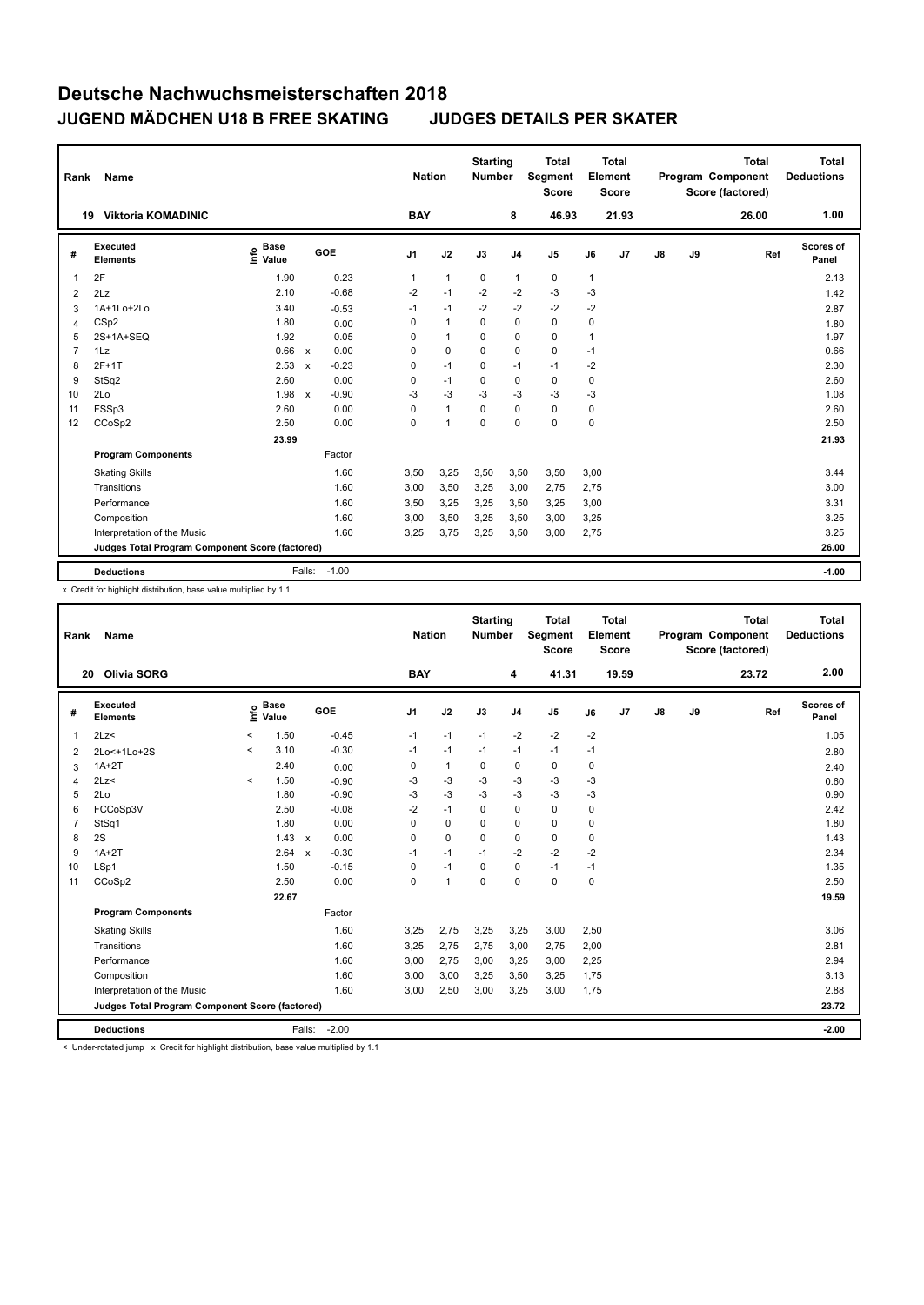| Rank | Name                                            |         |                      |              |         | <b>Nation</b>  |              | <b>Starting</b><br><b>Number</b> |                          | <b>Total</b><br>Segment<br>Score |              | <b>Total</b><br>Element<br><b>Score</b> |               |    | <b>Total</b><br>Program Component<br>Score (factored) | <b>Total</b><br><b>Deductions</b> |
|------|-------------------------------------------------|---------|----------------------|--------------|---------|----------------|--------------|----------------------------------|--------------------------|----------------------------------|--------------|-----------------------------------------|---------------|----|-------------------------------------------------------|-----------------------------------|
|      | <b>Sidney HAASE</b><br>21                       |         |                      |              |         | <b>HAM</b>     |              |                                  | 3                        | 41.08                            |              | 17.78                                   |               |    | 23.30                                                 | 0.00                              |
| #    | <b>Executed</b><br><b>Elements</b>              | lnfo    | <b>Base</b><br>Value |              | GOE     | J <sub>1</sub> | J2           | J3                               | J <sub>4</sub>           | J <sub>5</sub>                   | J6           | J7                                      | $\mathsf{J}8$ | J9 | Ref                                                   | <b>Scores of</b><br>Panel         |
| 1    | 2Lo                                             |         | 1.80                 |              | 0.08    | 0              | $\mathbf{1}$ | $\mathbf 0$                      | $\mathbf 0$              | 0                                | $\mathbf{1}$ |                                         |               |    |                                                       | 1.88                              |
| 2    | 2F+1Lo+2S                                       |         | 3.70                 |              | $-0.15$ | 0              | $-1$         | 0                                | $-1$                     | $-1$                             | 0            |                                         |               |    |                                                       | 3.55                              |
| 3    | SSpB                                            |         | 1.10                 |              | 0.00    | 0              | $\mathbf{1}$ | 0                                | $\mathbf 0$              | 0                                | 0            |                                         |               |    |                                                       | 1.10                              |
| 4    | StSq1                                           |         | 1.80                 |              | 0.00    | 0              | $\mathbf 0$  | $\Omega$                         | 0                        | 0                                | 0            |                                         |               |    |                                                       | 1.80                              |
| 5    | $2S+2T<<$                                       | <<      | 1.87                 | $\mathbf{x}$ | $-0.40$ | $-2$           | $-1$         | $-2$                             | $-2$                     | $-2$                             | $-2$         |                                         |               |    |                                                       | 1.47                              |
| 6    | CCoSp3V                                         |         | 2.50                 |              | $-0.08$ | 0              | $\mathbf 0$  | $\Omega$                         | $\mathbf 0$              | $-1$                             | $-1$         |                                         |               |    |                                                       | 2.42                              |
| 7    | 2F                                              |         | 2.09                 | $\mathsf{x}$ | $-0.83$ | -3             | $-1$         | $-2$                             | $-3$                     | $-3$                             | -3           |                                         |               |    |                                                       | 1.26                              |
| 8    | $1A+2T<<$                                       | <<      | 1.65                 | $\mathsf{x}$ | $-0.40$ | $-2$           | $-1$         | $-2$                             | $-2$                     | $-2$                             | $-2$         |                                         |               |    |                                                       | 1.25                              |
| 9    | 2Lze                                            | е       | 1.65                 | $\mathsf{x}$ | $-0.60$ | $-2$           | $-2$         | $-2$                             | $-2$                     | $-1$                             | $-2$         |                                         |               |    |                                                       | 1.05                              |
| 10   | $2S^*$                                          | $\star$ | 0.00                 | $\mathbf{x}$ | 0.00    | ٠              | ۰            | ٠                                | $\overline{\phantom{a}}$ | $\sim$                           |              |                                         |               |    |                                                       | 0.00                              |
| 11   | FCCoSp1                                         |         | 2.00                 |              | 0.00    | 0              | $\pmb{0}$    | $-1$                             | $\mathbf 0$              | 0                                | 0            |                                         |               |    |                                                       | 2.00                              |
|      |                                                 |         | 20.16                |              |         |                |              |                                  |                          |                                  |              |                                         |               |    |                                                       | 17.78                             |
|      | <b>Program Components</b>                       |         |                      |              | Factor  |                |              |                                  |                          |                                  |              |                                         |               |    |                                                       |                                   |
|      | <b>Skating Skills</b>                           |         |                      |              | 1.60    | 3,25           | 3,00         | 3,25                             | 3,25                     | 2,75                             | 2,50         |                                         |               |    |                                                       | 3.06                              |
|      | Transitions                                     |         |                      |              | 1.60    | 2,75           | 3,00         | 3,00                             | 3,00                     | 2,50                             | 2,25         |                                         |               |    |                                                       | 2.81                              |
|      | Performance                                     |         |                      |              | 1.60    | 2,75           | 2,75         | 3,25                             | 3,25                     | 3,00                             | 2,25         |                                         |               |    |                                                       | 2.94                              |
|      | Composition                                     |         |                      |              | 1.60    | 3,00           | 3,00         | 3,00                             | 3,25                     | 2,75                             | 1,75         |                                         |               |    |                                                       | 2.94                              |
|      | Interpretation of the Music                     |         |                      |              | 1.60    | 3,00           | 2,75         | 2,75                             | 3,00                     | 2,75                             | 1,75         |                                         |               |    |                                                       | 2.81                              |
|      | Judges Total Program Component Score (factored) |         |                      |              |         |                |              |                                  |                          |                                  |              |                                         |               |    |                                                       | 23.30                             |
|      | <b>Deductions</b>                               |         |                      |              |         |                |              |                                  |                          |                                  |              |                                         |               |    |                                                       | 0.00                              |

<< Downgraded jump \* Invalid element x Credit for highlight distribution, base value multiplied by 1.1 e Wrong edge

| Rank           | Name                                            |         |                      |              |         |                | <b>Nation</b> |                | <b>Starting</b><br><b>Number</b> |                | <b>Total</b><br>Segment<br><b>Score</b> |      | Total<br>Element<br><b>Score</b> |    |    | <b>Total</b><br>Program Component<br>Score (factored) | <b>Total</b><br><b>Deductions</b> |
|----------------|-------------------------------------------------|---------|----------------------|--------------|---------|----------------|---------------|----------------|----------------------------------|----------------|-----------------------------------------|------|----------------------------------|----|----|-------------------------------------------------------|-----------------------------------|
|                | Lisa WÜRMSEER<br>22                             |         |                      |              |         |                | <b>BAY</b>    |                |                                  | $\mathbf{2}$   | 39.54                                   |      | 21.12                            |    |    | 19.42                                                 | 1.00                              |
| #              | <b>Executed</b><br><b>Elements</b>              | ۴ô      | <b>Base</b><br>Value |              | GOE     | J <sub>1</sub> |               | J2             | J3                               | J <sub>4</sub> | J <sub>5</sub>                          | J6   | J7                               | J8 | J9 | Ref                                                   | <b>Scores of</b><br>Panel         |
| 1              | 2F                                              |         | 1.90                 |              | $-0.90$ | -3             |               | $-3$           | $-3$                             | $-3$           | $-3$                                    | $-3$ |                                  |    |    |                                                       | 1.00                              |
| $\overline{2}$ | 2F                                              |         | 1.90                 |              | 0.00    | 0              |               | $\mathbf 0$    | 0                                | $\pmb{0}$      | 0                                       | $-1$ |                                  |    |    |                                                       | 1.90                              |
| 3              | $2S+2T$                                         |         | 2.60                 |              | $-0.10$ | 0              |               | $-1$           | $\mathbf 0$                      | $-1$           | $\mathbf 0$                             | $-3$ |                                  |    |    |                                                       | 2.50                              |
| 4              | FCCoSp2                                         |         | 2.50                 |              | $-0.30$ | $-1$           |               | $-1$           | $-1$                             | $-1$           | $-1$                                    | 0    |                                  |    |    |                                                       | 2.20                              |
| 5              | $1A+2Lo<$                                       | $\prec$ | 2.40                 |              | $-0.60$ | $-2$           |               | $-2$           | $-1$                             | $-2$           | $-2$                                    | $-2$ |                                  |    |    |                                                       | 1.80                              |
| 6              | CCoSp3                                          |         | 3.00                 |              | 0.00    | $-1$           |               | $\mathbf 0$    | $\Omega$                         | 0              | $\mathbf 0$                             | 1    |                                  |    |    |                                                       | 3.00                              |
| $\overline{7}$ | StSq1                                           |         | 1.80                 |              | $-0.30$ | $-1$           |               | $-1$           | $-1$                             | $-1$           | $-1$                                    | $-1$ |                                  |    |    |                                                       | 1.50                              |
| 8              | $2S+2T$                                         |         | 2.86                 | $\mathsf{x}$ | $-0.35$ | $-1$           |               | $-1$           | $-2$                             | $-2$           | $-2$                                    | $-2$ |                                  |    |    |                                                       | 2.51                              |
| 9              | 2Lo                                             |         | 1.98                 | $\mathbf{x}$ | 0.00    | 0              |               | $-1$           | $\Omega$                         | $\Omega$       | $\Omega$                                | 0    |                                  |    |    |                                                       | 1.98                              |
| 10             | SSp2                                            |         | 1.60                 |              | $-0.08$ | 0              |               | 0              | 0                                | $-1$           | $-1$                                    | 0    |                                  |    |    |                                                       | 1.52                              |
| 11             | 1A                                              |         | 1.21                 | $\mathbf{x}$ | 0.00    | 0              |               | $\overline{1}$ | $\mathbf 0$                      | $\mathbf 0$    | $\mathbf 0$                             | 0    |                                  |    |    |                                                       | 1.21                              |
|                |                                                 |         | 23.75                |              |         |                |               |                |                                  |                |                                         |      |                                  |    |    |                                                       | 21.12                             |
|                | <b>Program Components</b>                       |         |                      |              | Factor  |                |               |                |                                  |                |                                         |      |                                  |    |    |                                                       |                                   |
|                | <b>Skating Skills</b>                           |         |                      |              | 1.60    | 3,00           |               | 2,25           | 3,00                             | 3,00           | 2,00                                    | 2,00 |                                  |    |    |                                                       | 2.56                              |
|                | Transitions                                     |         |                      |              | 1.60    | 2.75           |               | 2,25           | 2,50                             | 2,50           | 1,75                                    | 1,75 |                                  |    |    |                                                       | 2.25                              |
|                | Performance                                     |         |                      |              | 1.60    | 2,50           |               | 2,25           | 2,75                             | 2,75           | 2,75                                    | 2,00 |                                  |    |    |                                                       | 2.56                              |
|                | Composition                                     |         |                      |              | 1.60    | 2,50           |               | 2,25           | 2,50                             | 2,75           | 2,25                                    | 2,00 |                                  |    |    |                                                       | 2.38                              |
|                | Interpretation of the Music                     |         |                      |              | 1.60    | 2,50           |               | 2,25           | 2,75                             | 2,75           | 2,00                                    | 1,50 |                                  |    |    |                                                       | 2.38                              |
|                | Judges Total Program Component Score (factored) |         |                      |              |         |                |               |                |                                  |                |                                         |      |                                  |    |    |                                                       | 19.42                             |
|                | <b>Deductions</b>                               |         |                      | Falls:       | $-1.00$ |                |               |                |                                  |                |                                         |      |                                  |    |    |                                                       | $-1.00$                           |

< Under-rotated jump x Credit for highlight distribution, base value multiplied by 1.1